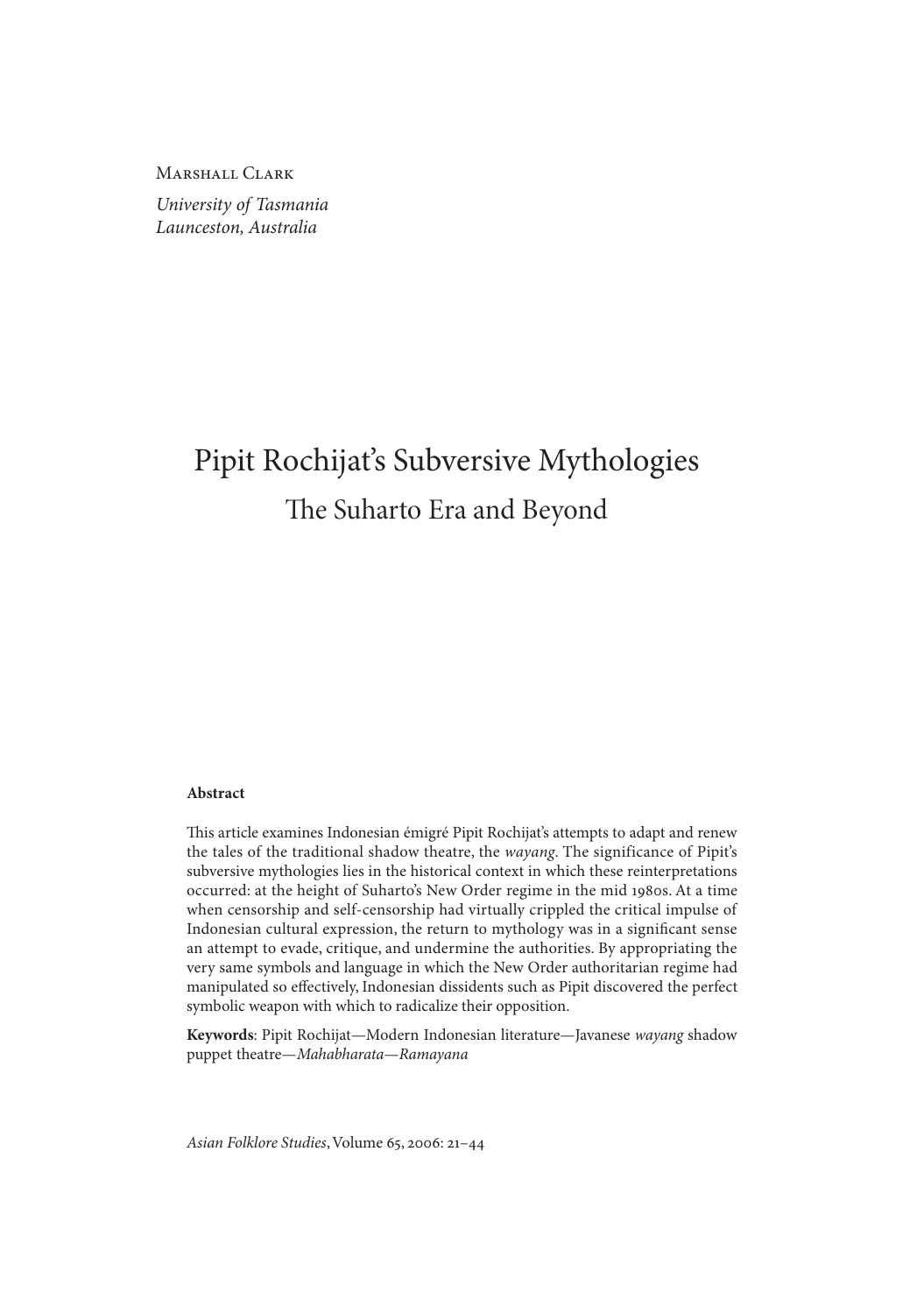*The contents of [Baratayuda di Negeri Antah Berantah], on the whole, can be regarded as a "plesetan" [pun] on various parts of the Baratayuda tales. What it does is not merely invite us to laugh, but rather it tends to reflect the sociopolitical conditions of Indonesia since the 1960s to the present day*. 1 Gaung

IN THE late 1990s, Henk Maier expressed his concern at the sterility of literary life in Suharto's New Order Indonesia. So complete and pervasive was the Indonesian state's emphasis on censorship and self-censorship that, n the late 1990s, Henk Maier expressed his concern at the sterility of literary life in Suharto's New Order Indonesia. So complete and pervasive was  $\blacktriangle$  the Indonesian state's emphasis on censorship and self-censorship that, they had been muffled,<sup>2</sup> "leaving the writing of explicitly offensive and confrontational poetry and prose to madmen and clowns who should not be surprised when sooner or later they are arrested, punished, and shovelled away under the epitaph: "Communist.' Like Wiji Thukul.<sup>3</sup> Like Pramoedya Ananta Toer" (Maier 1999, 257). This article will explore the prose of another writer of the New Order era that Maier could easily add to his list of so-called Communists: Pipit R. K., or Pipit Rochijat Kartawidjaja, an Indonesian writer, émigré, and activist based in Berlin.

The discussion in this article will be based on Pipit's one and only literary publication, a collection of brilliantly satirical parodies of the *Ramayana* and *Mahabharata* mythologies popularized by the Javanese *wayang* shadow puppet theatre. Entitled *Baratayuda di Negeri Antah Berantah* (Pipit 1993), this collection of tales was first written in the early 1980s. With the exception of an unpublished paper by Amrih WIDODO (1988), and a brief discussion by Benedict Anderson (1998, 293–95) as far as I am aware Pipit's extremely humorous collection appears to have failed so far to attract any major scholarly attention. One explanation for this is that in an aesthetic sense Pipit's stories are little more than seditious parody. Another explanation for the lack of critical attention could be that when compared to the richness of the *wayang*'s theatrical effect in performance, the presentation of *wayang* plot, themes, and characterization through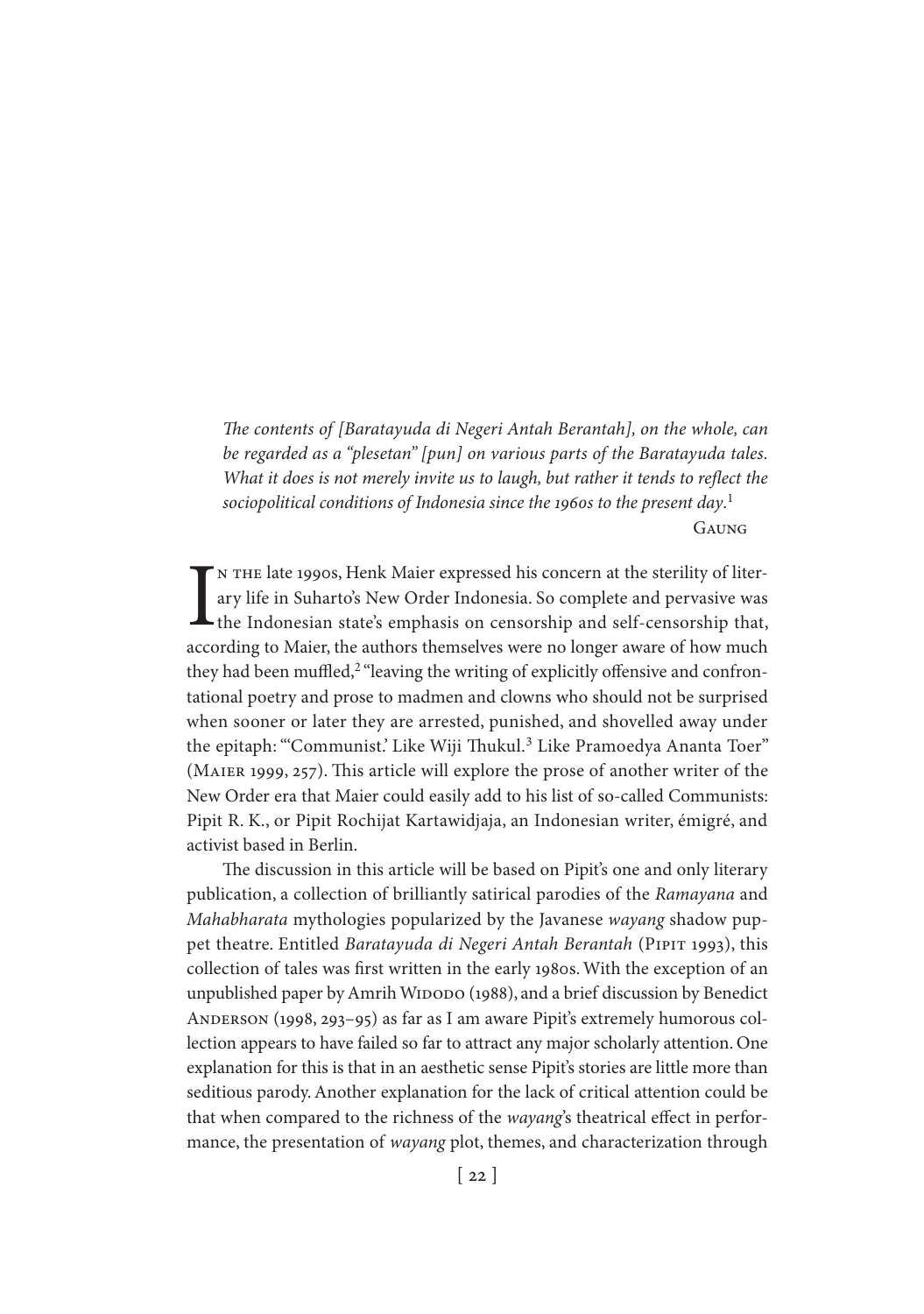written words alone may seem to be but a pale imitation of the real thing. According to Widodo,

In writing these stories, the author does not seem to think about *wayang* performance—the night-long presentations accompanied by the gamelan ensemble. Gamelan—the Javanese music orchestra—is never mentioned. There is no indication that Pipit's *wayang* stories are to be performed, or are in any way related to ceremonies or rituals of which *wayang* is usually a part. This is *wayang* without a stage, without spectators, without musical accompaniment, and without ritual significance in the conventional sense (WIDODO 1988, 14).

After spending much of the last three decades in West Berlin, with a number of those years without his Indonesian passport ("Ditawari Suaka Politik, Masih Cinta Indonesia," *Jawa Pos*, 19 July 1998), it would be an understatement to say that Pipit had not witnessed very many *wayang* performances during the creation of his collection. Furthermore, Pipit's style of *wayang* storytelling derives from the *wayang* comics of R. A. Kosasih, of which Pipit is an avid reader, and the comics of Kho Peng Ho, based on the "Tales of the Three Kingdoms."4

Nevertheless, in many respects Pipit's collection symbolically draws on some of the most common assumptions regarding the *wayang*. For example, many observers argue that the original purpose or function of the *wayang* shadow theatre was as an animistic rite in honor of the spirits of the Javanese ancestors. With its close links with ancestor or spirit worship, the *wayang* shadow theatre has for centuries represented a key element in Javanese exorcistic rites, and many Javanese still hold *wayang* performances in order to appease the local *danyang*, or spirits. In recognition of the presence of the local spirits and the belief that the souls of ancestors are brought to life as the puppet's shadows, before a performance has begun offerings and incense are always placed under the screen and banana log. Consequently, the image of the *dalang* as a medium between the world of the spirits and the gods and the human audience shares significant similarities with the popular image of the shaman or, in the Indonesian context, the *dukun* (Ness and PRAWIROHARDJO 1985; SEARS 1996).

Just as the *dukun* has the ability to call back the spirits of the deceased to ask for advice or help in overcoming problems related to disharmony in the spirit world, sections of Pipit's *Baratayuda di Negeri Antah Berantah* (1993) also symbolically resurrect the spirits of the deceased, primarily as a means of giving rise to the various spectres of the New Order regime. Therefore, this paper will argue that through the literary medium, Pipit synthesizes the aesthetics of the *dalang* with the world of the shaman in, what one could argue, a far more deliberate manner than the typical *dalang*, who would be aware that the majority of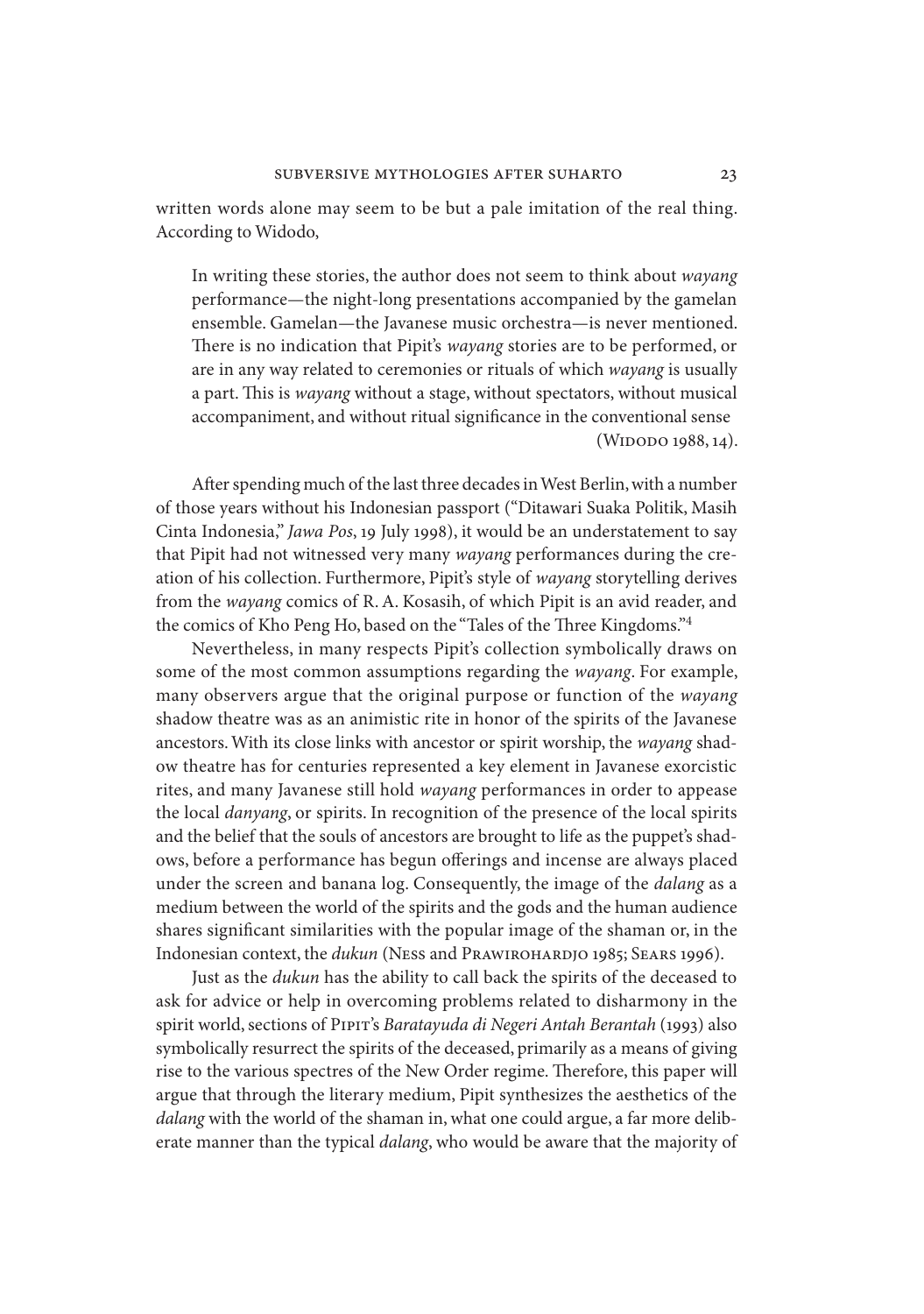the Javanese spectators at a *wayang* performance today do not look upon the shadows cast upon the screen as the spirits of their ancestors. The first section of this paper will examine the ways in which Pipit consciously—or unconsciously—draws upon the *dalang* figure, with a particular emphasis on his shamanistic potential. By examining the ways in which Pipit synthesizes the figure of the *dalang* with the figure of the shaman, it will become increasingly evident that Pipit's satirical mythologizing can be conceived not only as a rhetorical *wayang* "performance," but also as a symbolic *ruwatan*, or *wayang*-based exorcism.

# **RUWATAN**

Significantly, Sears observes that in *ruwatan* performances, which are held for exorcistic purposes, the ancient connections between aesthetics and shamanism are emphasized, "as it is the aesthetic power of the shadow puppeteer expressed through his art that enables him to heal the psychic imbalances that prompt families to hold exorcistic performances" (Sears 1996, 238). One aesthetic characteristic of a *ruwatan* performance is that the puppets in a *ruwatan* are disconnected from their usual roles, all the usual associations are displaced, and any linearity of plot development is more uncertain and the meanings more complex than normal. Similarly, Pipit's *wayang mbeling* (mischievous *wayang*) also favors disconnection and spontaneity over structure and stability, allowing the writer to creatively weave any number of threads between the *wayang* world and the world of contemporary Indonesia. Furthermore, just as the *dalang* of an exorcistic *ruwatan* performance attempts to heal the psychic or spiritual imbalances of the context in which he is performing, Pipit's text can also be considered as a rhetorical attempt to rebalance the social and spiritual disharmony engendered by the New Order regime's violent rise to power.

Throughout the narratives set in the afterlife, Pipit also exploits another common assumption of the *wayang*: that the *dalang* uses every opportunity available to engage in sociopolitical commentary. This assumption is based on a belief—held by some—that much of the *wayang*'s true "meaning" lies in its potential to act as a medium for the expression of social criticism in a society that has otherwise severely restricted political comment. Consequently, many observers claim that *dalang* commonly make covert political references, either by thinly veiled allusions in the storyline or by both sly and explicit comments through the mouths of the clown servants (attendants to the knights, princesses, or other members of the *wayang* ruling class, distinguished by their lewd and slapstick humour and insightful political commentary). Nevertheless, Keeler tempers such observations by arguing that

it would be an exaggeration to think that most *dalang* engage in the risks of political controversy today, that they did so routinely in the past, or that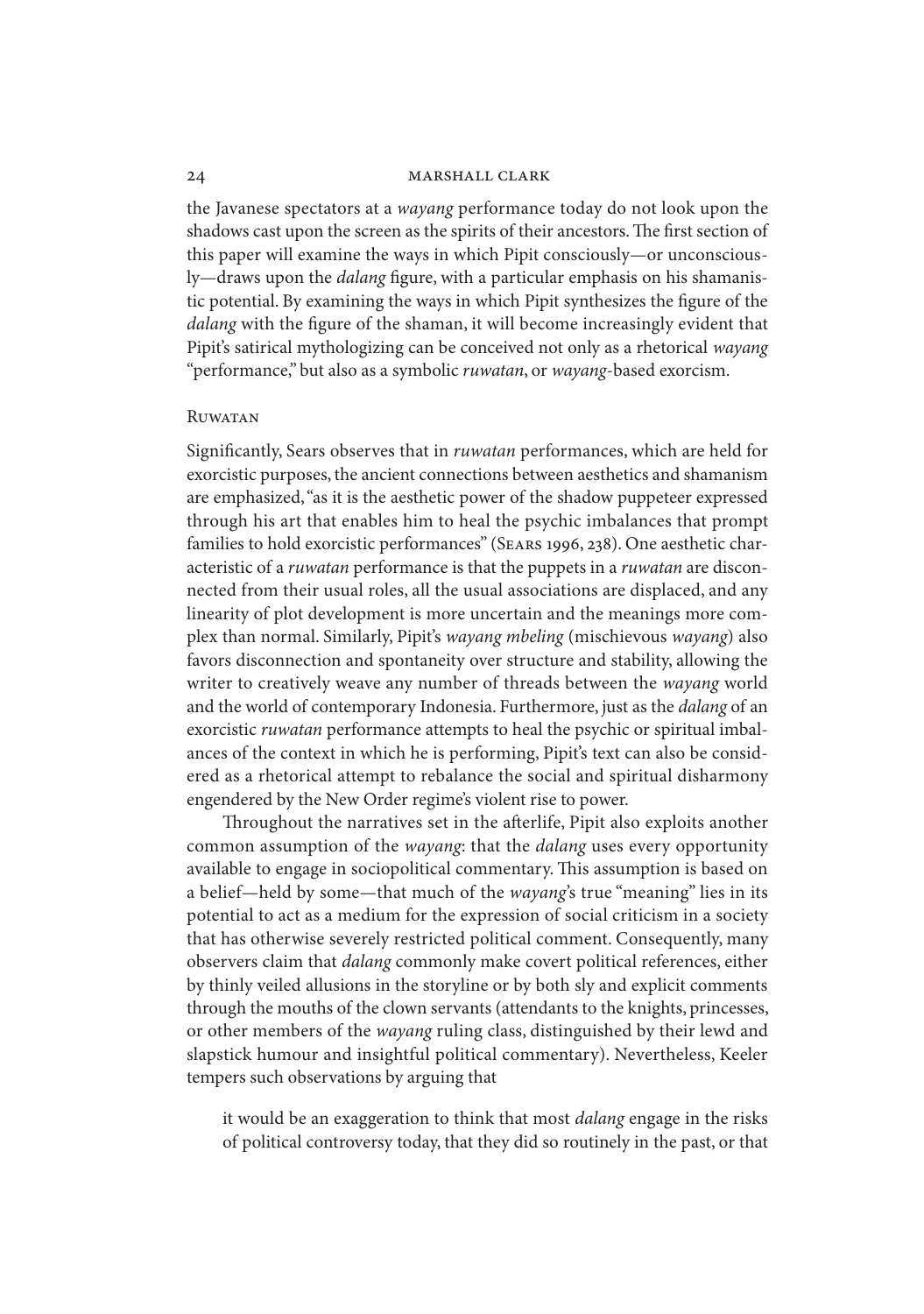spectators expect to find examples of such resistance to established authority in many performances they attend. To treat *wayang* as a form of political expression would also be unduly reductionist, since it would explain a complex art form with reference to only one kind of meaning…. More central to the *wayang* tradition than any essential "meaning" is the aesthetic pleasure it affords its spectators by means of the compelling quality of its images, the beauty of its music, the complexity of its stories, and the enveloping atmosphere of a night-long, deliberately paced entertainment

(Keeler 1992, 65).

Meanwhile, in Pipit's *wayang mbeling*—which is unashamedly stripped bare of the atmosphere, sound, and quality of images of a typical *wayang* performance—political criticism is virtually its raison d'être. We will see that Pipit's appropriation of the performance techniques of the shadow puppeteer is radically imaginative, totally unconventional, and blatantly political. After briefly presenting a few background details on Pipit himself, the remainder of this article will argue that by drawing upon, exploring, and expanding the shamanistic and socially engaged tendencies of the *dalang* figure, Pipit's rhetorical "exorcism" of the New Order ensures that his fiction can be ranked alongside the "explicitly offensive and confrontational" fiction of subversive "madmen and clowns," such as writer Pramoedya Ananta Toer and poet Wiji Thukul.

# Pipit Rochijat Kartawidjaja: Emigré, Activist, and Writer

Before discussing the content and implications of Pipit's fiction in more detail, it should be noted that Pipit is regarded as a man of some complexity. For example, Amrih Widodo observes that "[Pipit] is notoriously difficult to classify, and [he] never lets himself be grouped into any 'ism" (WIDODO 1988, 13). Perhaps it is no coincidence that Pipit is most well-known for his essay, "Am I pki or non-PKI?" (ROCHIJAT P. 1985) (translated with an afterword by Benedict Anderson). Through this essay, one of the few public Indonesian accounts of the anti-Communist massacres of the 1960s, Pipit explores the question of whether he truly deserves to be labelled as a member of the pki (Partai Komunis Indonesia), or in other words, a "Communist." In his response to this question, Pipit takes great care in recounting his childhood, which was spent in the environs of various sugar plantations in East Java, where his father worked. After his transfer in 1959 from a sugar factory in Jember, Pipit's father, M. Kartawidjaja, served as the director of the Ngadirejo Sugar Factory in Kediri until 1967. In the following year, Kartawidjaja became an inspector of sugar factories in Semarang, before relocating to Surabaya where he was appointed Director-in-Chief of a sugar plantation and factory in Situbondo. As a child, Pipit experienced the full benefits of his father's high position, which included luxurious residences with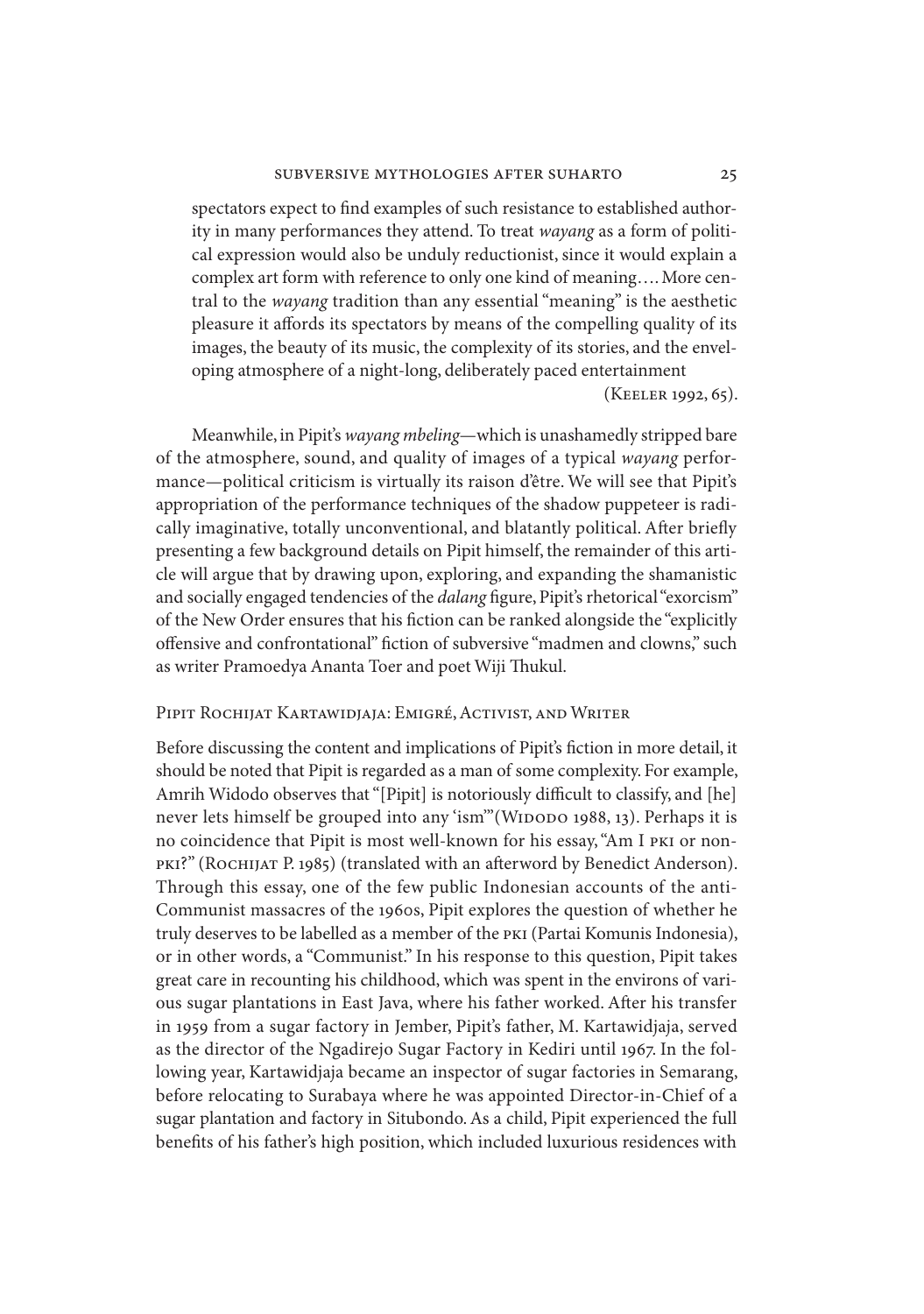the full complement of servants, cooks, and chauffeurs. As employees of the sugar factory in Ngadirejo, Pipit's family also enjoyed membership of a former Dutch club, complete with a swimming pool, tennis courts, ping-pong tables, and movie nights. Other "perks" included free transportation to the state senior high school in Kediri, free transportation to the sugar factory's hospital, and occasional visits by "top" entertainers. They also benefited from the extravagant "gifts" that their father received from Chinese businessmen, who were keen to monopolize either the sugar trade or the right to sell car parts, rice, and cloth to the sugar factory's workers.

Pipit fully recognized the difference between treatment he received as opposed to that of the children of the factory workers, who often needed to ride long distances to school or had to pay for their own transportation. The factory workers were also very much aware of this difference in treatment. Furthermore, in the early 1960s the formation and politicization of various labor unions became strongly evident, with polarities divided between PKI-aligned unions and their Islamic and Sukarnoist counterparts. Not long afterwards, simmering tensions arising from the obvious socio-economic differences between the factory employees and the pki-aligned hired workers came to a head. In 1962 the wrath of the pki—along with its mass organizations—was invoked when the Department of Agriculture's plan for unifying separate plantation land holdings involved the relocation of some local residents. When their demonstrations had no effect, a pki-aligned crowd buried a bulldozer driver and killed a policeman. In turn, troops were brought in, and they fired upon the crowd. The conflict between the pki and Pipit's father, meanwhile, was heightened when Kartawidjaja dealt harshly with the increasingly strident demands of pkialigned workers. For example, when pro-Communist workers went on strike, Kartawidjaja reacted by cutting their wages and giving bonuses to the workers who did not strike, who were "naturally" workers associated with Islamic and Sukarnoist groups. Consequently rallies and demonstrations were often held in the lead-up to the abortive military coup of 1965, and slogans criticizing Pipit's father always appeared. These slogans included "Retool Karta," "Karta Kabir," "Karta Ex-Masyumi," "Karta Tujuh Setan Desa," all Communist terms popular at the time.<sup>5</sup>

Both Pipit and his four brothers and sisters all encountered abuse at school, and not surprisingly Pipit developed a strong sense of antipathy for the pki. Partly as a reflection of this, and partly as a show of admiration and support for his father and for President Sukarno, Pipit actively participated in the activities of a youth group affiliated with the pro-Sukarno pni (Partai Nasional Indonesia) [Indonesian Nationalist Party]. Later, between 1965 and 1967, he observed the destruction of the pki with the accompanying anti-Communist massacres. But in the ensuing destruction of the PNI, of which Pipit was still an active member,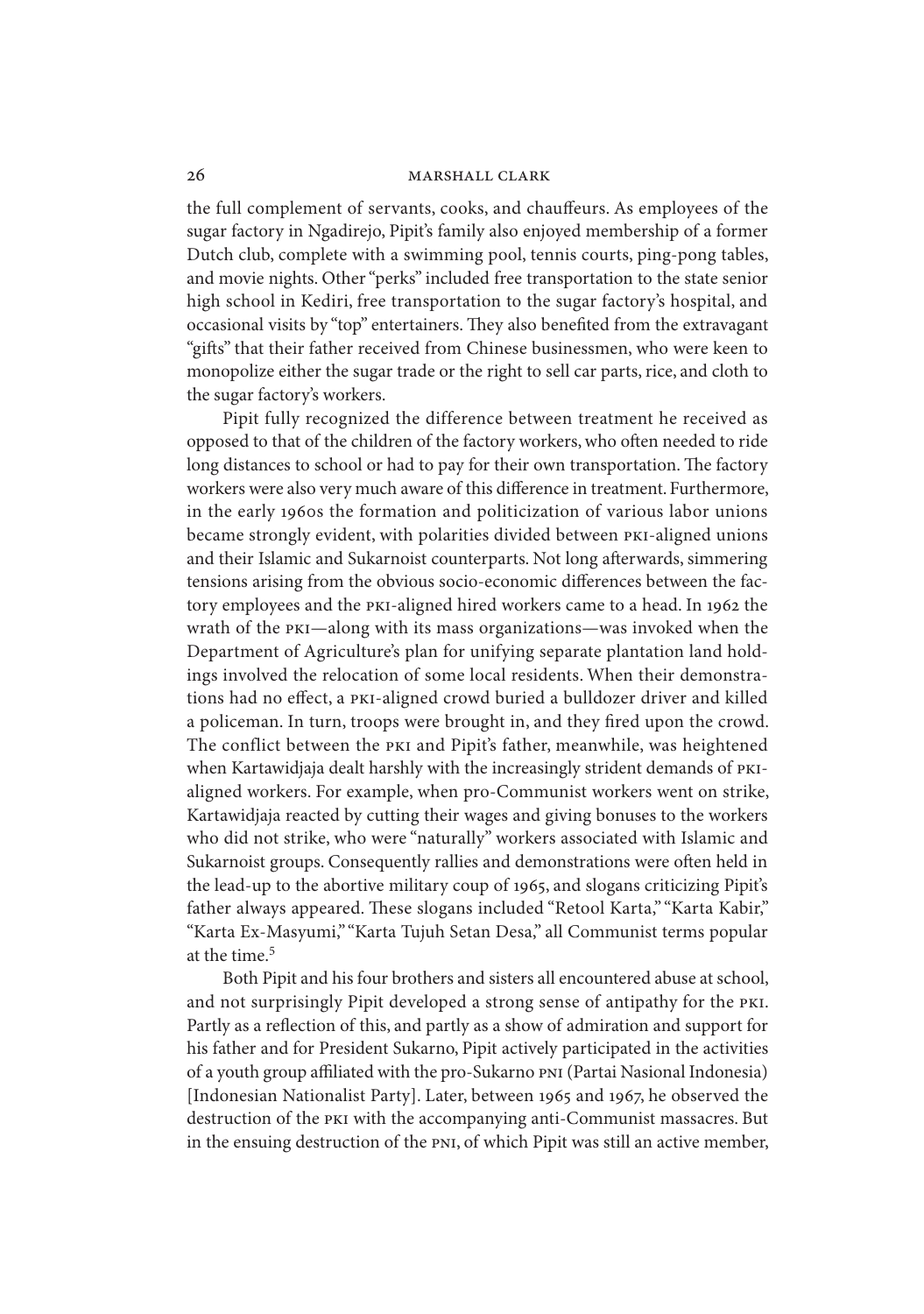he in turn became a victim. Partly due to the fact that in the New Order era Sukarno and the PNI were perceived to be too left wing in their ideological leanings, Pipit eventually found himself in jail. However, Pipit's father, who was once the pki's local "Enemy No. 1," had long received the sympathy of the local military and Islamic leaders, and Pipit was soon released. Several years later in 1971, disillusioned and distrustful, Pipit left Indonesia for West Berlin, where he studied electrical engineering at the Technische Universität.

In his afterword to Pipit's "Am I pki or non-pki?," Benedict Anderson provides an excellent social and historical overview of postwar West Berlin, which goes some way to explaining the attraction this city may have held for Pipit:

For well-known reasons post-war West Berlin has been an unusual city, a haven of students and spies, artists and tourists, radicals, refugees, and gastarbeiters. Because of its physical separation from the rest of the Federal Republic of Germany, its status under the Four Power Agreement of 1945, and its would-be status as a beacon of Western freedom in a sea of Communist tyranny, it enjoyed a good deal of political autonomy from early on. Even in the heyday of Konrad Adenauer's Christian Democratic Party, the city's long-standing leftwing traditions assured that it was a bastion of the Social Democratic Party, and it remained so right up until the early 1980s. Since the Federal Republic was by treaty barred from deploying troops or enforcing conscription there, West Berlin rather quickly became an asylum for radical and pacifist German youths anxious to escape the draft. In the 1970s, moreover, many survivors of the radical student movements of the late 1960s found refuge within its environs. This political ambience made it an attractive place for Third World leftists exiled from their homelands and out of favour with the various ruling groups in the Eastern bloc. This attraction was further enhanced by the relative powerlessness of local consulates and by the Bonn government's generous support for and subsidization of foreign students (ANDERSON 1985, 54).

Accordingly, in the mid-1970s in West Berlin there was a significant group of Old Left Indonesian exiles who were very critical of Suharto's New Order regime, as well as increasing numbers of young Indonesian students. The Old Left Indonesian exiles were people who had earlier been stranded in China, the former Soviet Union, and the states of Eastern Europe. The Indonesian students were either on government scholarships, or, more often, private funds. According to Anderson, "in the aftermath of the massive student protests of 1977–1978 in Indonesia, and the Suharto government's violent, and eventually successful, suppression of these protests, youthful opposition sentiment found its freest outlet overseas, in Western Europe generally, but especially in West Berlin and the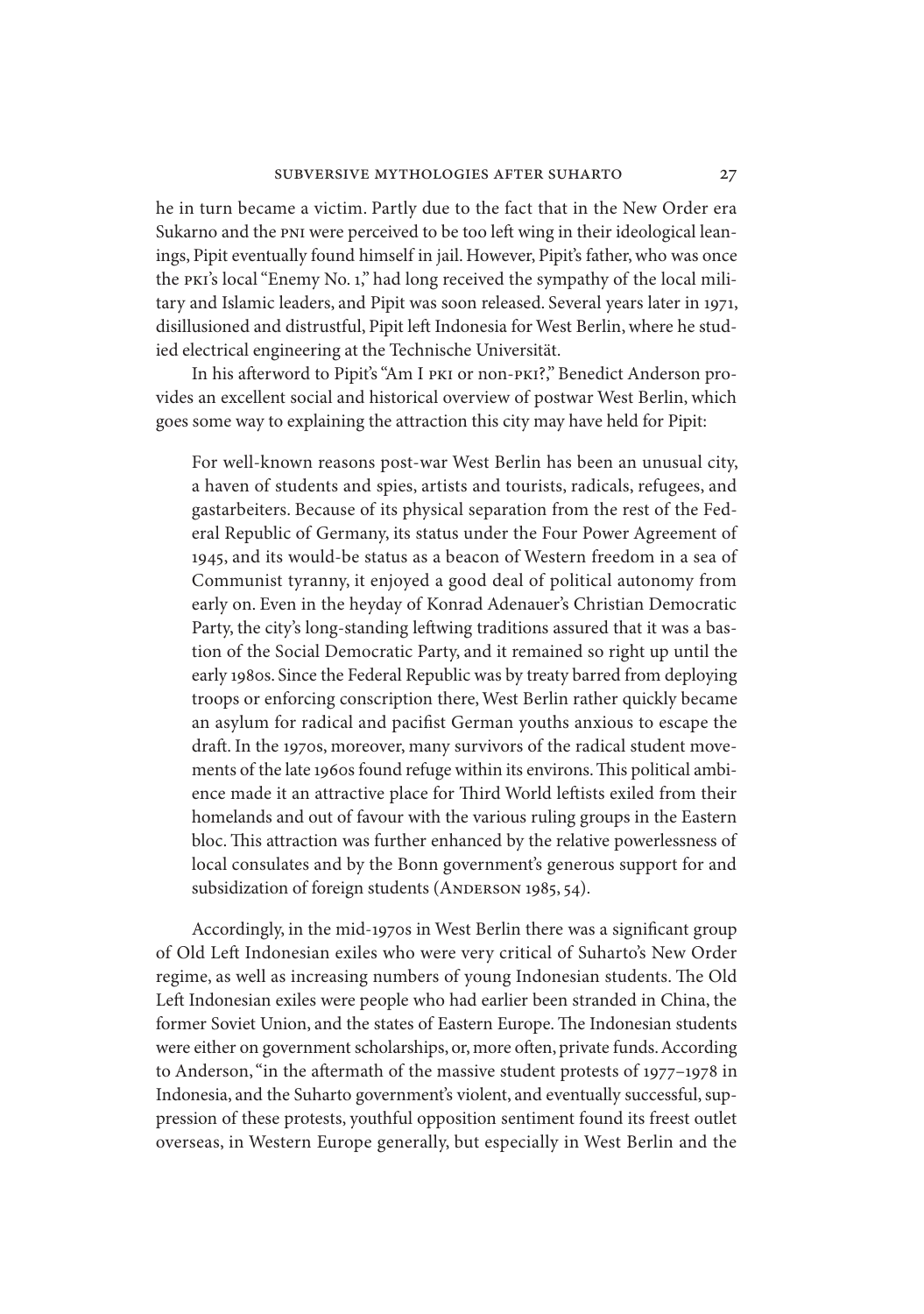Netherlands"(ANDERSON 1985, 54–55). Pipit's outspoken presence amongst the Old Left exiles and the radical students, who were united in their antagonism towards the New Order, was reason enough for Indonesian diplomats based in Germany to view Pipit with extreme suspicion. Unconcerned, Pipit also became highly involved in student political activism in West Berlin, working with various international student organizations throughout the former West Germany.

WIDODO (1988) has observed that Pipit seems to have an "obsession" with writing, and he traces the way in which Pipit became the instigator of a variety of publications in West Germany—news bulletins and ephemeral magazines which discussed the Indonesian students' own problems as well as Indonesia's. After serving as an editor-in-chief from 1978 to 1979 for *Gotong-Royong*, issued by the West Berlin branch of the Perhimpunan Pelajar Indonesia (Indonesian Student's Association) of the Federal Republic of Germany, Pipit participated in the founding of a number of news bulletins and magazines. These included *Dialog* (1978), *Berita Tanpa Analisa* (1979), *Berita Dan Analisa* (1979), *Berita Tanpa Sensor* (1980), *Berita* (1980), *Berita Organisasi* (1980), the Germanlanguage *Über Indonesien* (1982), and *Berita Tanah Air* (1982). Widodo observes that in these publications Pipit covered a great variety of subjects, often controversially, distributing his photocopied or printed material personally among his fellow students. Apparently, Pipit became so active and influential that the term "pipitism" was coined by the Indonesian students and Old Left exiles to refer to behavior or writing styles considered to have originated from or been influenced by him. Because of Pipit's outspoken attitude, and in particular his consistently critical attitude towards the New Order regime, the Indonesian government viewed him as such a threat that after 1983 they required that he seek an extension on his passport every three months rather than giving him the normal extension of two years. Eventually, in 1987 the Indonesian Embassy in West Germany withheld Pipit's passport altogether. Consequently, regardless of whether he was a Communist or not, for almost three decades Pipit did not return to Indonesia. However, after ten years Pipit's passport was returned, and soon after the resignation of President Suharto, Pipit briefly returned to his homeland ("Ditawari Suaka Politik, Masih Cinta Indonesia," *Jawa Pos*, 19 July 1998).

One of Pipit's defining characteristics is his penchant for writing, and, in particular, the writing and publication of *Baratayuda di Negeri Antah Berantah*. Since its first appearance as an unpublished manuscript in the early 1980s, *Baratayuda di Negeri Antah Berantah* has become a cult classic amongst Indonesian political activists and left-wing intellectuals. As noted earlier, this collection consists of a number of *wayang* parodies typical of the *wayang mbeling* genre, each of them extremely humorous, characterized by subversive allusions, puns, and innuendoes. Consequently, just as the epiphet *dalang edan* (crazy puppet master) has now become a common description of young *dalang* distin-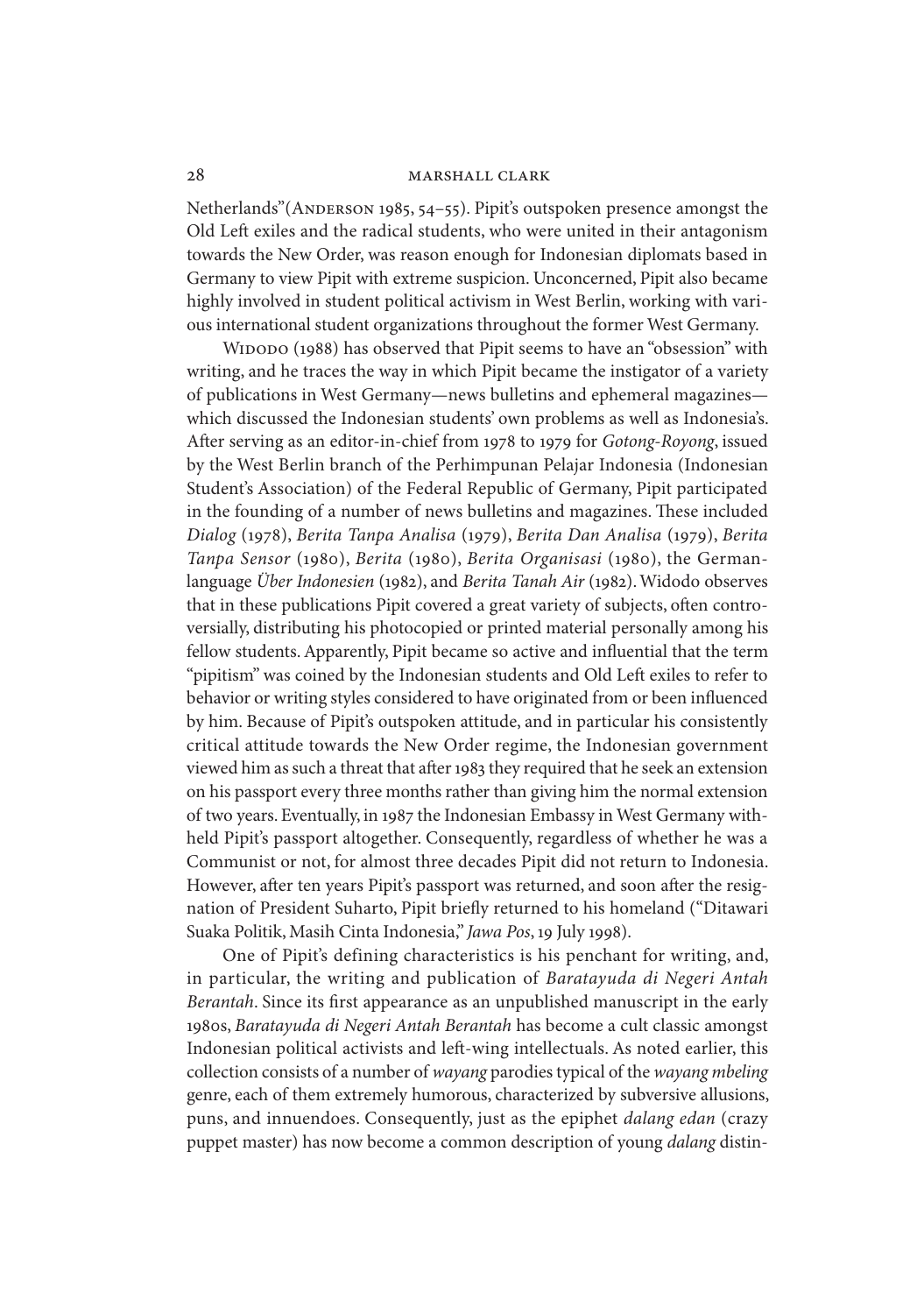guished by their radical innovations in defiance of "traditional" *wayang* performance conventions, so too can Pipit be seen as a *pengarang edan*, a "crazy writer" who has both lived and written radically and mythically, in defiance of convention. By analyzing the style, structure, and content of a number of the narratives in *Baratayuda di Negeri Antah Berantah*—in particular, the series of tales based in the *wayang* afterlife—this paper will now show the ways in which Pipit has attempted to symbolically cast out the demons of New Order Indonesia.

# Communists and Kurawas

*Baratayuda di Negeri Antah Berantah* is a collection of interconnected narratives that operates primarily as a playful appropriation of the characters and plots of the indigenized *Ramayana* and the *Mahabharata* tales. Pipit's appropriations of these epic tales are rich in content and vision, parodying the originals in a variety of imaginative ways. For example, in Pipit's version of the climax of the *Mahabharata*, the Baratayuda, the great duel between Arjuna and Karna is fought, not from chariots, but rather from rally cars. Karna loses the upper hand in the duel when his driver, Salya, manages to get their car bogged in the mud. In another revamped tale, one of the greatest Pandawa knights, Bima—usually revered for his fearless nature and his highly developed combat skills—betrays a scholarly leaning. In fact, Pipit's Bima has written a thesis entitled "Negara dan Penguasa di Negeri Kerajaan dan Republik" [State and ruler in kingdoms and republics] (PIPIT 1993, 23). Pipit's stories are characterized by colorful caricatures, complex and intriguing plots, word games, and puns, particularly black humor, and a keen awareness of the absurdity of Indonesia's social and political realities. Thus the tales of the *Ramayana* and *Mahabharata* act as a kind of screen onto which Pipit projects his own concerns. These concerns seem to be numerous, yet they undoubtedly revolve around an explicit attack upon the foibles of Indonesia's ruling elite.

Despite the highly confrontational aspect of a large number of Pipit's *wayang mbeling* narratives, many would agree that the most amusing chapters, and for that matter the most powerful in terms of their sociocultural implications, are the chapters depicting the fate of the shadow theatre's *ksatria* (warriors) in the afterlife. It is these chapters above all that highlight the techniques, and the aims, of Pipit's adoption of the *dalang* persona. As mentioned, many Javanese believe that the shadows of *wayang* puppets embody the spirits of the ancestors, and by broaching the topic of the afterlife, in particular the afterlife of the evil Kurawa, Pipit is in a sense lighting a *blencong* (traditional lamp used to cast shadows on the *wayang* screen), arranging the incense offering, dusting off and lining up the puppets, and allowing the ancestral spirits to come to life once again. Their "new" lives, however, are far from pleasant. In the case of the deceased Kurawa,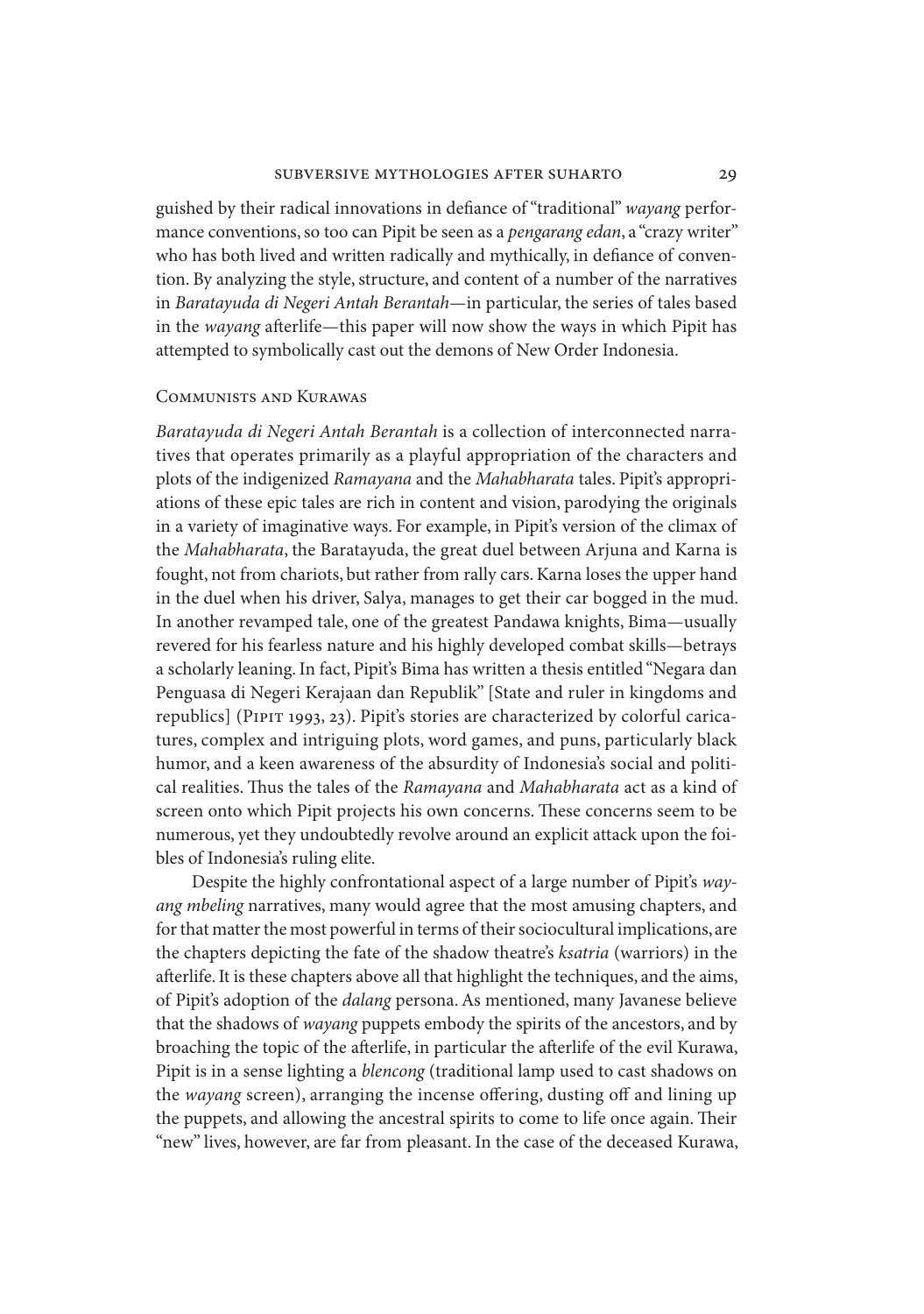# 30 marshall clark

as depicted in "Kapan Revolusi Bisa Selesai, Kalow Mulainya Saja Sudah Susah?" [How can the revolution be finished if just starting it is difficult?], "Seri Kurawa Protes (I): Tingkatkan Taraf Penderitaan" [The "Kurawa protest" series (I): Increase the suffering level] and "Seri Kurawa Protes (II): Sial Betul Menjabat Sebagai Kurawa" [The "Kurawa protest" series (II): What a bummer serving as a Kurawa], their fate is to spend eternity in "nerakaloka" (hell-ville). In the case of the deceased Baladewa and Kumbakarna in "Aku Sengaja Tidur Melulu, Karena Aku Pengen Netral" [I deliberately spend all my time sleeping because I want to be neutral] and "Katanya Keliru Melihat Manusia Los dari Masyarakatnya" [They say I was mistaken viewing people as being free from their society], their fate is to spend eternity in the pigsty of *kayangan* (*wayang* heaven).

The most outrageous aspect of these chapters is the absurd reactions to the suffering and indignity of life in hell-ville and the heavenly pigsty. Initially, in "Kapan Revolusi Bisa Selesai, Kalow Mulainya Saja Sudah Susah?," the deceased Kurawa despair at their inhumane treatment. In hell-ville they live in shabby huts made out of old newspapers and cardboard beside a filthy river, overflowing with the excrement of the "*elite kayangan*" (heavenly elite). Apart from the intense heat of the sea of fire, the *Kawah Candradimuka*, the Kurawa also suffer from an inability to buy anything to quench their thirst, as they do not have any money. Revealing a certain intimacy with his audience in the manner of a typical *dalang*, the narrator notes that the Kurawa did try to smuggle some rupiah into the afterlife: "*dasar namanya juga Kurawa*" (what else would you expect from Kurawas?) (PIPIT 1993, 10). However, in one of the many absurd cruelties of life in hell-ville, all the bars, restaurants, and food stalls only trade in dollars. Soon the Kurawa petition the gods, threatening revolution and begging for more humane treatment. The gods give no response whatsoever. Then the Kurawa appeal to the Pandawa heroes, who normally detest suffering in any form. However the Pandawa also ignore the Kurawa's pleas, as they are too busy enjoying the pleasures of heaven: women, whisky, marijuana, and extravagant holiday resorts. Thus the juxtaposition between the Pandawa's endless heavenly pleasure and the Kurawa's eternal angst in hell-ville is acute.

At this point it becomes overwhelmingly apparent that Pipit is developing much more than a humorous take on Java's much-loved *wayang* mythology. In fact, Pipit's focus on the Kurawa in the afterlife brings to life and humanizes the "non-humans" of contemporary Indonesia, the spirits of the tens of thousands of the massacred Communists of the 1960s, the suppressed and demonized "Other" of New Order Indonesia.

This is not the first time that the Kurawa have been associated with the Communists of the 1960s. G. J. Resink describes the ways in which both before and during the sociopolitical chaos and anti-Communist massacres accompanying the change of power from Sukarno to Suharto, the Indonesian political world was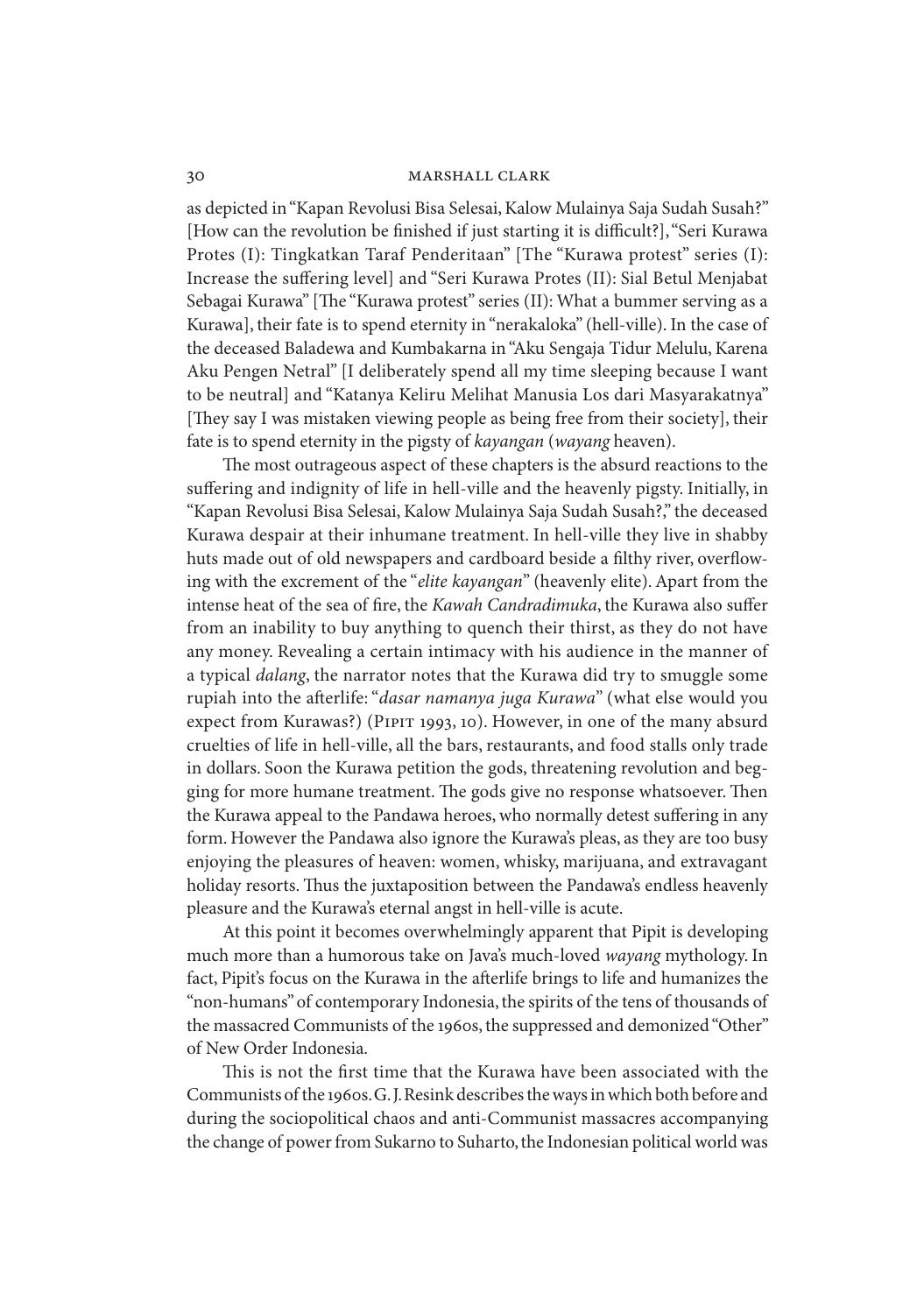often associated with the characters and events of the *Mahabharata*, the violent fratricidal conflict between the warring Pandawa and Kurawa cousins (Resink 1975). When placed alongside the Indonesian political milieu of the mid 1960s, the predominant interpretation was that the "leftist" Communists—mostly lower-class Javanese—were represented as the greedy and arrogant Kurawa, the side usually arranged to the left-hand side of the *dalang*. In contrast to this, the "right-wing" nationalists and the traditionalist Muslims were represented as the heroic Pandawa, who are usually arranged to the right of the *dalang*. This interpretation is supported by Pipit. In Sears's *Shadows of Empire*, Pipit is quoted as follows:

Referring to the chaos of '65–'66, my parents had some maidservants who believed that the Bharatayuda had truly begun—only there was no gamelan. And it was clear that the Communists were the Kurawa, and we non-Communists were the Pandawa. They told me, and I was still a kid, that the behavior of the Kurawa was exactly like that of the Communists: they grabbed things, they were coarse, they didn't know the rules, etc. (demonstrations, demands, uproar, boycotts, etc.). This was pretty much the public perception among the people in the villages around the Sugar Factory of Ngadirejo, fourteen kilometres south of Kediri (East Java). You may know that at that time we Pandawa were continually harassed by the Communist Kurawa. They liked to grab land, just like the Kurawa took the land of the Pandawa. Thus it was fitting or "normal" to kill the Kurawa, even to slaughter them in brutal ways (remember the story of Sangkuni's mouth being ripped apart, Duryudana alias Suyudana's head being smashed or Dursasana's throat being slashed and his blood gulped down a wide-open mouth and then pissed out until it was all gone, just like Johnny Walker).

(Sears 1996, 228)

In similar fashion other scholars have observed that Sukarno's Foreign Minister, Dr. Subandrio, who maintained a reputation of being supportive of policies favorable to Communist China and the pki, was associated with Durna, a sly and two-faced mentor to the leaders of both the Pandawa and the Kurawa (Hughes 1968; Resink 1975). Yet Communists or pro-Communist figures were not always represented as Kurawas, especially when Communist leaders were representing themselves. For example, Ruth McVey presents the testimony of Sudisman, one of the five leaders of the pki, who as late as 1967 described the Communist leaders as the five heroic Pandawa brothers (McVey 1986).

Sukarno himself had long used the *wayang* as a powerful political metaphor, and his speeches often refer to *Mahabharata* characters or contain phrases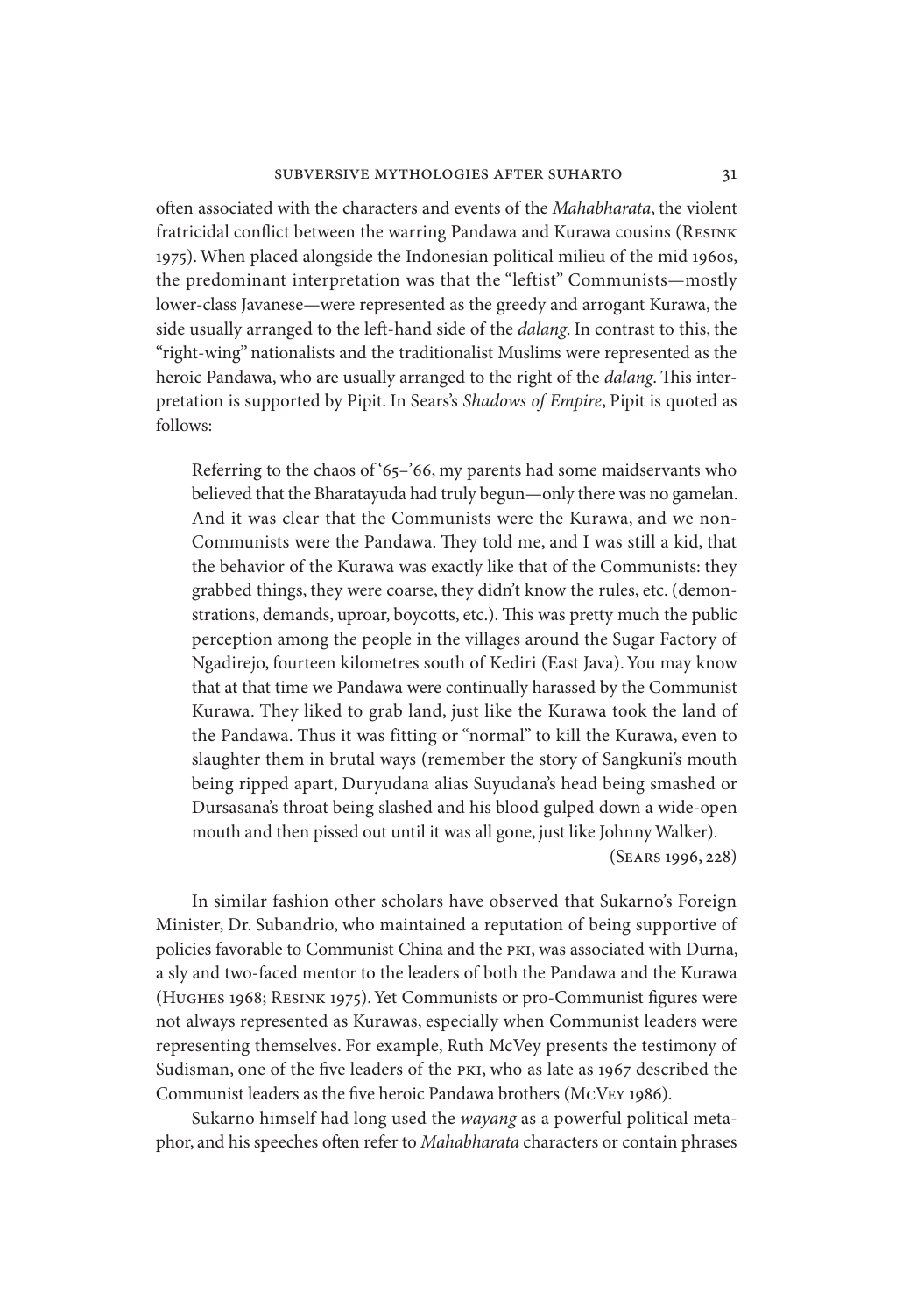common to *wayang* narratives. As a boy, Sukarno was named after the great *ksatria* of the Kurawa, Karna:

My name at birth was Kusno. I started life as an unhealthy child. I had malaria, dysentery, anything and everything. Father thought, "His name is not good. We must give him another so that he may start fresh." […] Father was a devotee of the *Mahabharata*, the ancient Hindu classics. I had not yet reached puberty when father said, "We shall name you Karna. Karna is one of the greatest heroes in *Mahabharata*." … It has always been my prayer," he declared, "for my son to be a patriot and great hero of his people. You shall be a second Karna" (PENDERS 1974, 5).

Nevertheless, Sukarno rarely identified himself with his namesake, who was, after all, born out of wedlock to Dewi Kunti and Batara Surya, abandoned at birth, and then went on to fight on the side of the Kurawa in the Baratayuda. Instead, Sukarno chose to associate himself with Pandawa heroes, such as the swarthy Bima, the ladies' man Arjuna, or the flying Gatotkaca. However, Sukarno was never able to completely shake off the enigmatic association with his Kurawa namesake, Karna. Through his keen interest in a Socialist worldview, and his government's land reform promises that eventually resulted in what Sears describes as "a land-hungry, war-weary, and starving peasantry receptive to Marxist rhetoric that promised land, food, and clothing in abundance," by the mid-1960s Sukarno was perceived to be highly supportive of the pki (Sears 1996, 230). As a result, in the aftermath of the violent backlash against the Communists initiated by General Suharto in October of 1965, Sukarno found himself on the wrong side of the political fence. Furthermore, Resink argues (somewhat tenuously) that many Communists may have submitted to being killed so easily because

after all, they had aligned themselves with the "left," and taken the side of Karna, and, by inference, that of the Kurawas and hence the *raja sebrang*, that is, the inevitably losing side. It was no use fighting against the tragedy of fate (Resink 1975, 220).

Likewise, Sukarno's eventual compliance with the wishes of Suharto and his supporters betrayed a much greater similarity to the stoic heroism and fierce loyalty of the doomed Karna than the head-strong bluster of a vengeful Bima. Like the Communists as described by Resink, perhaps Sukarno had quietly come to the realization that he too, like Karna, had been fighting on "the inevitably losing side." Just as Karna was defeated by Arjuna in the *Mahabharata*, Sukarno was forced into gradual withdrawal from political activities and eventually house arrest. Suharto and the army, meanwhile, who claimed that they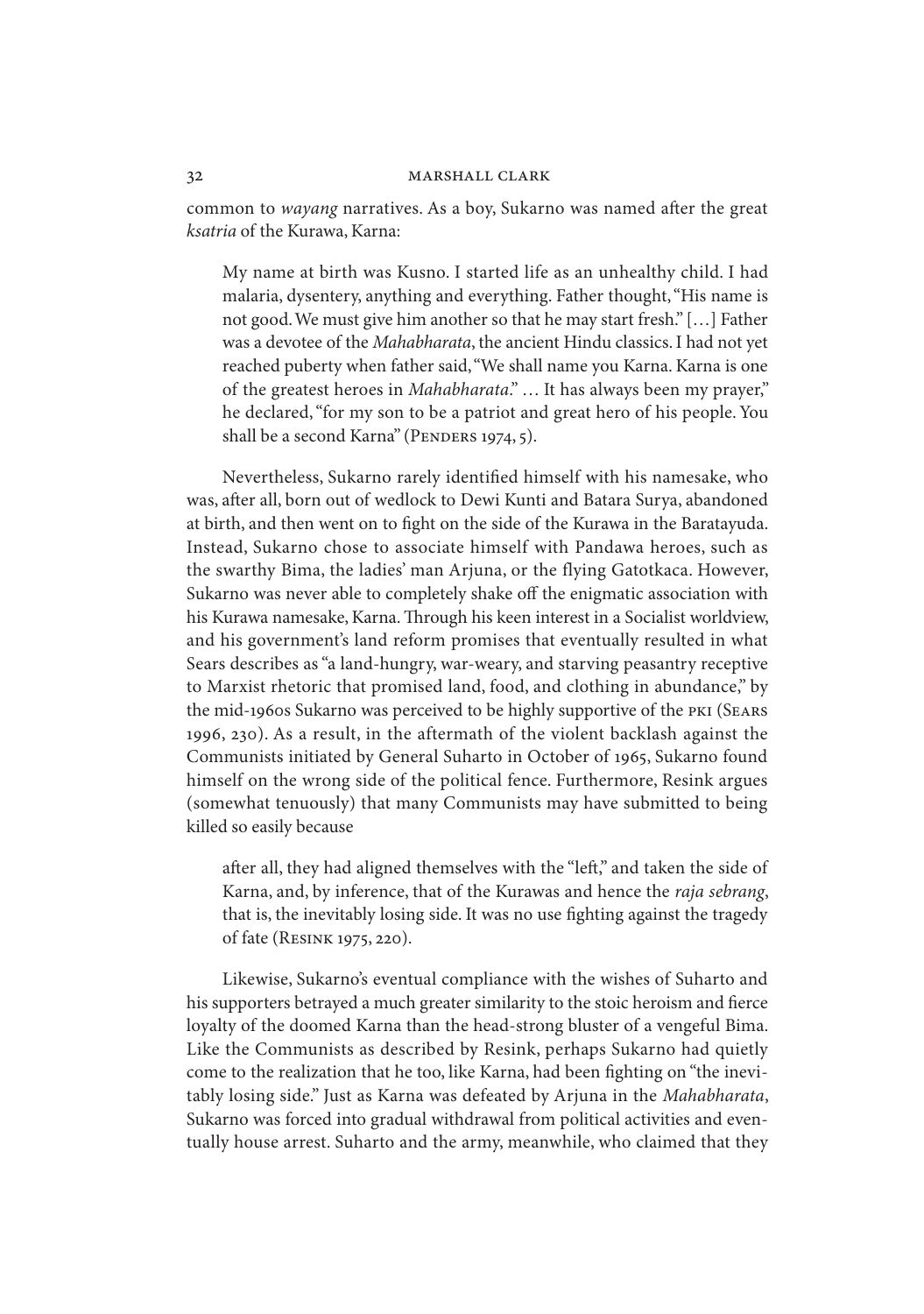had put an end to the massacres, represented themselves as the saviors of the Indonesian nation. It is therefore no coincidence that in one of Pipit's *wayang mbeling* narratives, the narrator refers to the transition from the "Orde Laloe" (Past Order) to the "Orde Barusan" (Brand New Order) as a shift from the *kekurangwarasan* (insanity) of the "Kurawa era" to the *kebijaksanaan* (wisdom) of the "Pandawa era" (PIPIT 1993, 117-24).

Pipit never states specifically that the purpose of his narratives set in hell-ville is to resurrect the spectres of the past as a means of contesting the New Order's conception of itself as the wise, fair, and just "Pandawa era" of contemporary Indonesia, However, the following discussion will reveal a number of the literary devices that Pipit utilizes to make this intention beyond doubt. For example, in terms of structure alone, Pipit's conflict between the Pandawa and the Kurawa does not appear to be structured as a horizontal conflict between left and right in the manner of a typical *wayang* dramatic arrangement. Instead, it appears to be much more along the lines of a vertical conflict between the agrarian proletariat—the Kurawa—roasting in hell-ville, and the bourgeoisie—the gods and the Pandawa—enjoying women, whisky, and wine in Heaven. Not only are the Kurawa representative of the masses, but their ideological leanings, as expressed in their worldview and language, are decidedly Socialist. For example, Citrayuda, one of the unfortunate Kurawa heroes, observes that the Kurawa should never have hoped that the "middle-class" Pandawa would bother to help the Kurawa in hell-ville, "*sebab, hidup kelas menengahnya tergantung sama birokrat-birokrat kayangan*" (because their middle-class lives are dependent on the heavenly bureaucrats) (PIPIT 1993, 12). Consequently, the narrator observes that with no hope of re-igniting the tensions between the classes, the members of the Kurawa promptly lose their group solidarity, and beginning "the revolution" for greater class mobility seems an impossibility. Considering that some in the past have seen a synthesis between the Marxist worldview and the "feudal" characters of the *wayang* as contradictory (McVey 1986), it could be argued that a *wayang* puppet's invocation of the Marxist discourse of the struggle between mass political organization on the one hand and an oppressive state power on the other is mere humorous parody. Certainly it is humorous, but as with all the humor throughout his collection, it is also deadly serious.

The serious nature of Pipit's humor becomes most evident when one considers the language style of Citrayuda and his fellow Kurawa. The fact that their vocal delivery is highly reminiscent of the Communist jargon of 1960s Indonesia is both humorous and sinister. For example, Citrayuda expresses his hope in the formation of *kader-kader baru* (new cadres) (Pipit 1993, 12) to rescue the Kurawa, where "cadres" commonly refer to small groups of Communist activists or officials. As mentioned earlier, the Kurawa also send petitions to the gods, demanding better treatment. Their petitions, accompanied by frenzied crowds much like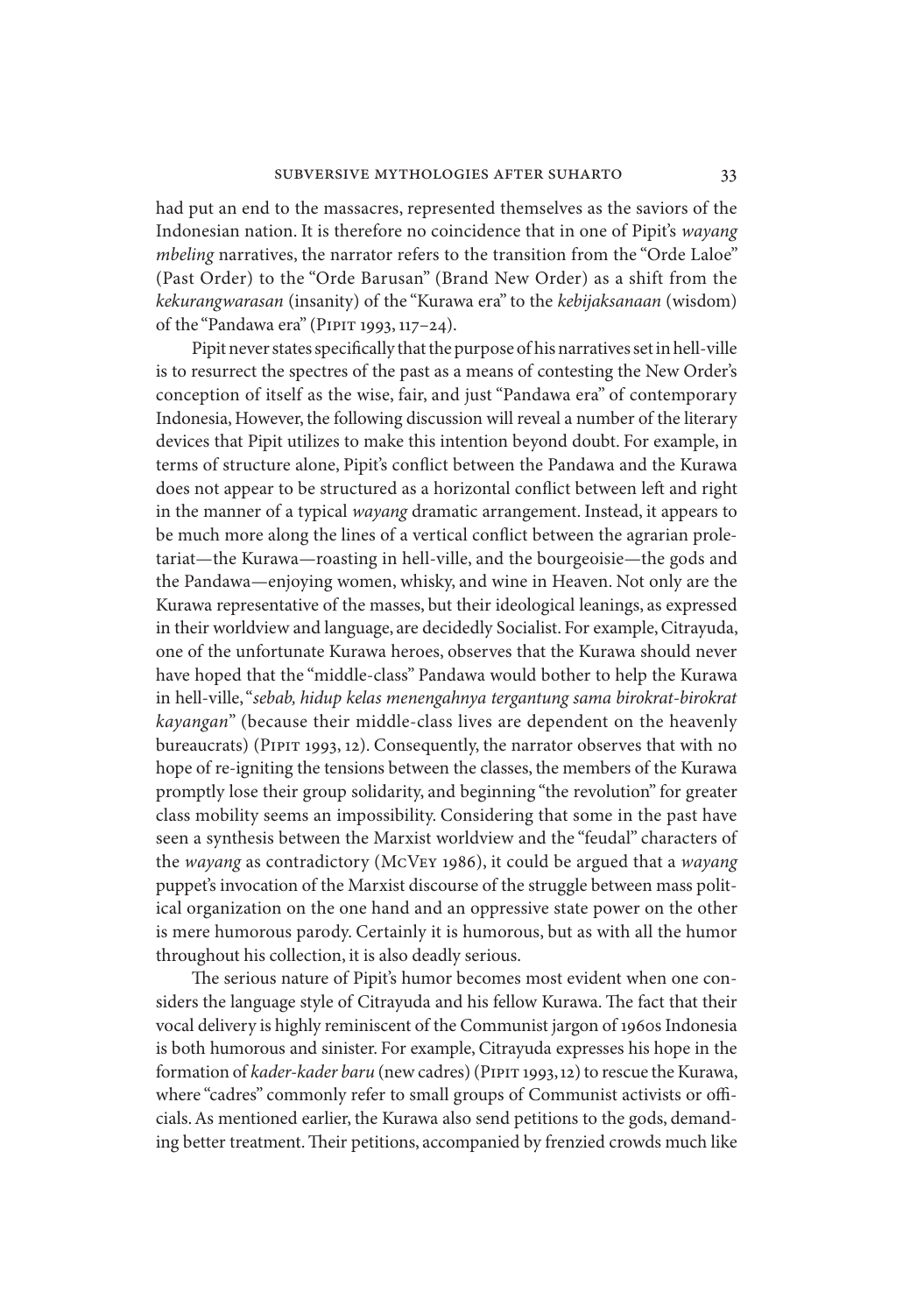the Communist crowds that demonstrated against Pipit's father in the 1960s, carry demands such as "*Hancurkan Rezim Dewata antek Koboi*" (Down with the regime of the gods, cowboy cronies) (PIPIT 1993, 11), a phrase highly reminiscent of the anti-Sukarno language and demands of the 1960s Communists. Furthermore, the governing body of the gods, the "*Politbiro Dewata*" (Politburo of the gods), is clearly a throwback to the Politburo of Stalinist Russia.

Like their Communist forebears, the Kurawa spend a great deal of time criticizing the ruling elite. The Kurawa subvert the gods by using narrative techniques common to *wayang* narratives such as word plays and *djarwa dhosok*/*kérata basa*, defined by A. L. Becker as "etymologizing as an explanatory strategy"(Becker 1979, 236). In the *wayang*, by etymologizing, or explicating the etymology of a word, the *dalang* uses *kérata basa* to relate the words of the text or performance to the current context. Ward Keeler observes that the mechanics of *kérata basa* involve "dividing a word into syllables, then fitting together other words containing those syllables in a phrase that illustrates or is otherwise connected to the meaning of the original word"(KEELER 1989, 158). In Pipit's *wayang* set in the afterlife, by explicating the "intrinsic" meaning of the gods' names, *kérata basa* is used to satirize and undermine the authorities. For example, Batara Guru, the supreme god, is said to be a shortened version of the Javanese words, "*Gu-yune Sa-ru*," that is, a dirty joke, or the laughter one hears after a dirty joke. Batara Guru's wife, Batari Uma, is a shortening of "U-ang Ma-kannya jangan lupa lho!" (Don't forget my shopping money!) (PIPIT 1993, 64), which humorously suggests that the supreme god and his wife are just like any other married Indonesian couple on a single income, where the husband is harassed for more spending money. Meanwhile, Batara Guru's girlfriend, Sri Laksmi, is said to mean "Sri Lak-inya S-etengah M-iring" (Sri's Man is half-mad) (Pipit 1993, 64), which further debases the *wayang* ruler. Just as the deceased Kurawa are brought to life and humanized in hell-ville, their acts of linguistic resistance ensure that the gods are "de-deified" and rudely placed, symbolically, on an equal level to the Kurawa.

Elsewhere, linguistic tools of the *dalang*'s trade such as *plesetan* (puns) are used to synthesize the *wayang* world with the world of communism, once again simultaneously highlighting the Socialist tendencies of the Kurawa.<sup>6</sup> For example, the narrator observes that the Kurawa entertain themselves in hell-ville by reading comics—entitled *Proletar Wiwaha* [Proletarian wedding parties]—characterized by stories depicting "mighty warriors" and "writers of the revolution," that is, Batara or "gods," such as Batara Mareg, Batara Engsel, Batara Lenong, and Batara Maut (10). These "warriors" and "writers" are a sly reference to the "gods" of the Communist movement. For example, "Mareg" may refer to a combination of the Javanese word *wareg* (full), and the Indonesian word for indigestion, *maag*. However, in the context of a "mighty warrior" of the proletariat,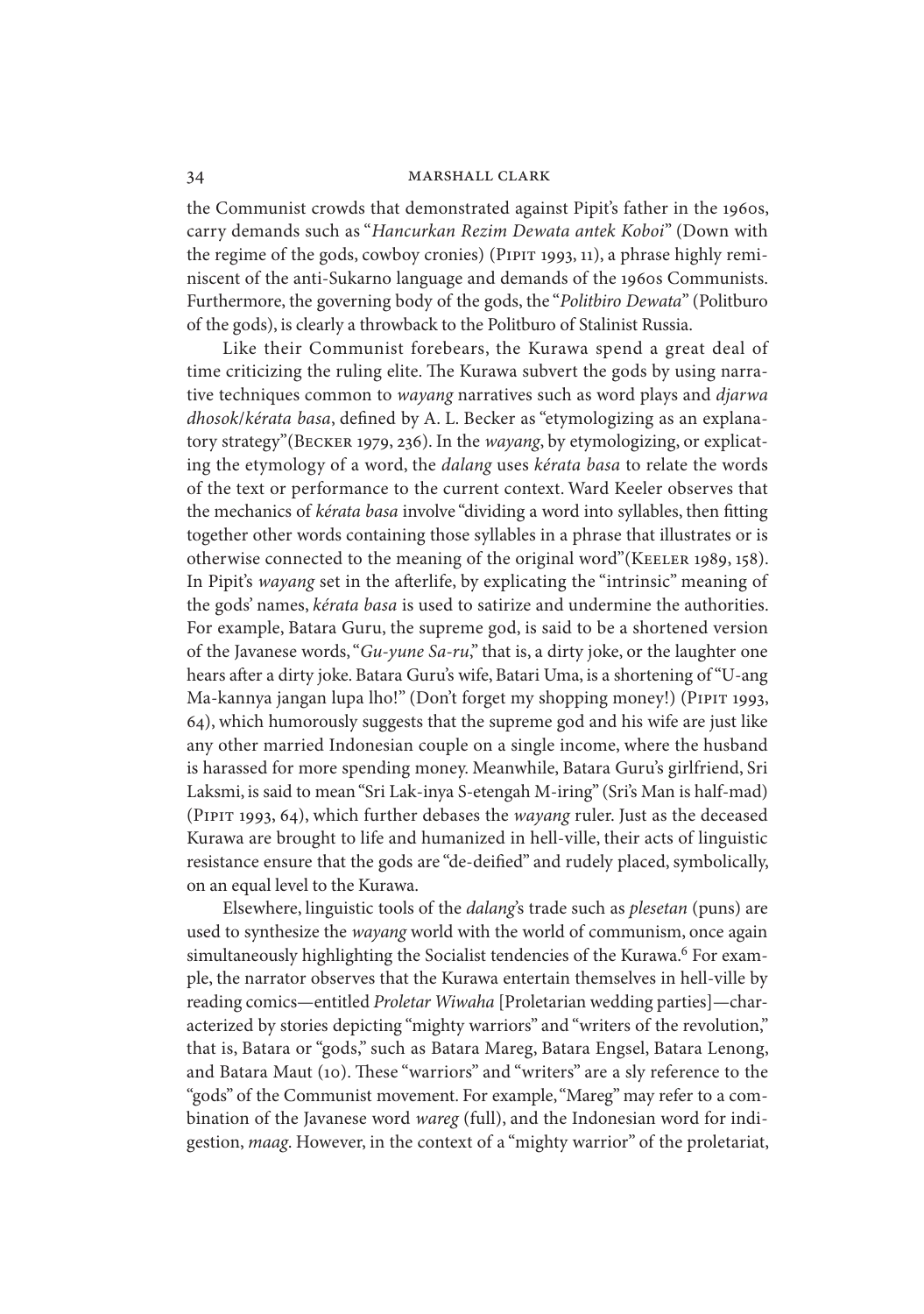Batara Mareg can be read as an ironic reference to Karl Marx who, of course, was very much concerned with filling the stomachs of the masses, despite the often "upsetting" consequences. In a similar vein, *engsel* may mean "hinge" in Indonesian, but in the context of a "writer of the revolution," Batara Engsel obviously refers to Marx's counterpart, Friedrich Engels, who can be seen as the unheralded intellectual "hinge" of Marx's social theory of dialectical materialism. Furthermore, one could add that Marxism itself revolves around a "hinge," in the sense that according to Marxism all forms of human society in any given era are "hinged" by the prevailing methods of production. Likewise, although *lenong* is a form of traditional drama of the Betawi region in West Java, Batara Lenong is clearly a pun on Vladimir Lenin, who can be seen not so much as a man of literature but as a primary "actor" of the Marxist cause, an organizer and activist. Finally, Batara Maut can be seen as an extremely dark reference to Chairman Mao of China, where the use of *maut* (death) reminds the reader that as a result of communism, many have been prematurely dispatched by Batara Maut, the "God" of Death, otherwise known as the Grim Reaper. This is especially the case in China, not to mention Indonesia. Again, just as the Kurawa challenge the gods and bring them down to their own level, the fact that the Kurawa read comic versions of the tomes of Engels et al. also pokes fun at the so-called "gods" of Marxism, who also appear quite human and mundane when read as comic-book heroes and related to *lenong* drama, door hinges, and the spectre of death.

The reference to Marxist comics can also be seen as a sly reference to Pipit himself, whose knowledge of the *wayang* world is based largely on the *wayang* comics of R. A. Kosasih (WIDODO 1988, 14). As evidence of this, consider the following passage, which displays a keen sense of self-consciousness, a metafictional narrative device often adopted by the more progressive *dalang* of contemporary Indonesia:

Baladewa's position is a bit of a problem. His wife is the sister of the wife of Duryudana, the ring-leader of the Kurawa. Meanwhile, according to the comic book version by R. A. Kosasih, Baladewa is neutral. However, in the tales of the Javanese *wayang* shadow theatre, Baladewa sides with the Kurawa. Now, in order to fit in with our story, we'll just take our version of Baladewa from the Javanese *wayang* tales.<sup>7</sup> (WIDODO 1988, 33-34)

Here we find the narrator deliberating over which version of Baladewa to draw upon and, significantly, he chooses the Javanese shadow theatre version. This is more as a means of sending himself up than indicating any great respect for the *wayang* itself. Of course, the very mention of the comic book version further emphasizes the self-conscious humor of Pipit's *wayang mbeling*, not to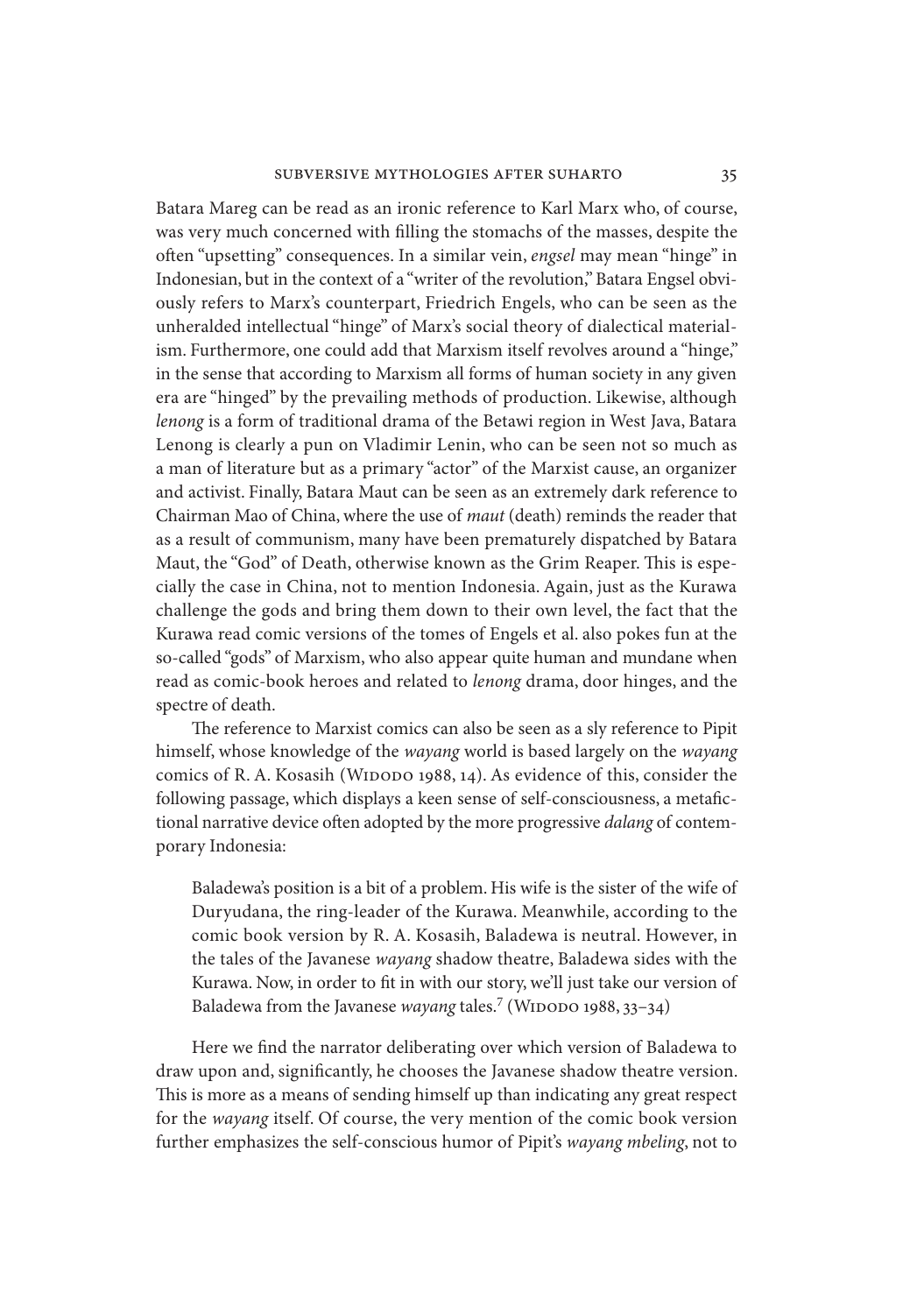mention its constant interaction with contemporary Indonesia. Such an emphasis on humor also reminds the reader that Pipit's aim is as much to parody the *wayang* as to appropriate it for social commentary.

The playful nature of Pipit's *wayang* world extends to Pipit's idiosyncratic style of contemporary Indonesian. It is peppered with what the publisher terms as "*Bahasa Indonesia tempo doeloe*" (colonial-era Indonesian) (v–vi). That is, words with unusual spellings such as *naek*, *keok*, *kalow*, *walowpun*, *rame*, *mow*, *sowak*, *aer*, and *laen*, to mention just a few. These spellings could possibly be seen as an attempt to mirror the archaic, obscure, and esoteric language of much of the *wayang*, a particular form of Javanese language drawing upon Sanskrit and Kawi (BRANDON 1993, 31-33). However, I would argue that Pipit's version of Indonesian, which adopts the Sino-Malay spelling of the colonial era, is not based on an attempt to mirror the *wayang* at all, let alone a sense of nostalgia for the colonial era. Instead, Pipit's idiosyncratic language reveals an attempt to rescue the Indonesian language from the New Order bureaucrats and return it to the colorful and gritty language of the common people. As sometimes seen in the informal communication of contemporary Indonesian activists such as Amrih Widodo, Ariel Heryanto, and Halim H. D., these spellings indicate a desire to make the bland and sterilized Indonesian language more "real" than is possible in its official form.

Pipit also plays with concepts or "reality" by placing a tongue-in-cheek emphasis on history and authenticity. At one point the narrator, in another metafictional moment, breaks the narrative frame to explain his choice of words:

[T]he concept of the ruler and the people of Astinapura has remained as authentic as possible, just like in their ancestors' era, even more so since they've become obsessed with digging up the ground of Astinapura. Therefore, this concept was labelled as "the digging concept"(*konsep galian*) from the word "digging"(*menggali*). (Note: just now I wanted to call it the "excavation"(*ngebor*) concept, but excavation sounds too modern, inauthentic).<sup>8</sup> (PIPIT 1993, 121)

This emphasis on the authenticity of the past certainly emphasizes the image of Pipit's *wayang* characters as ironic representations of ancestral spirits. Furthermore, like the subversive presence of the larger-than-life Kurawa in hellville, an ironic emphasis on the past is very much a means of rhetorically contesting the unquestioned present of the New Order. As an example of what Ariel Heryanto (1995) terms as the politically subversive qualities of some *plesetan*, Pipit's use of *menggali* (digging) in the passage above is a pun on *gali* (criminal), which when combined together refers to the Petrus killings of the early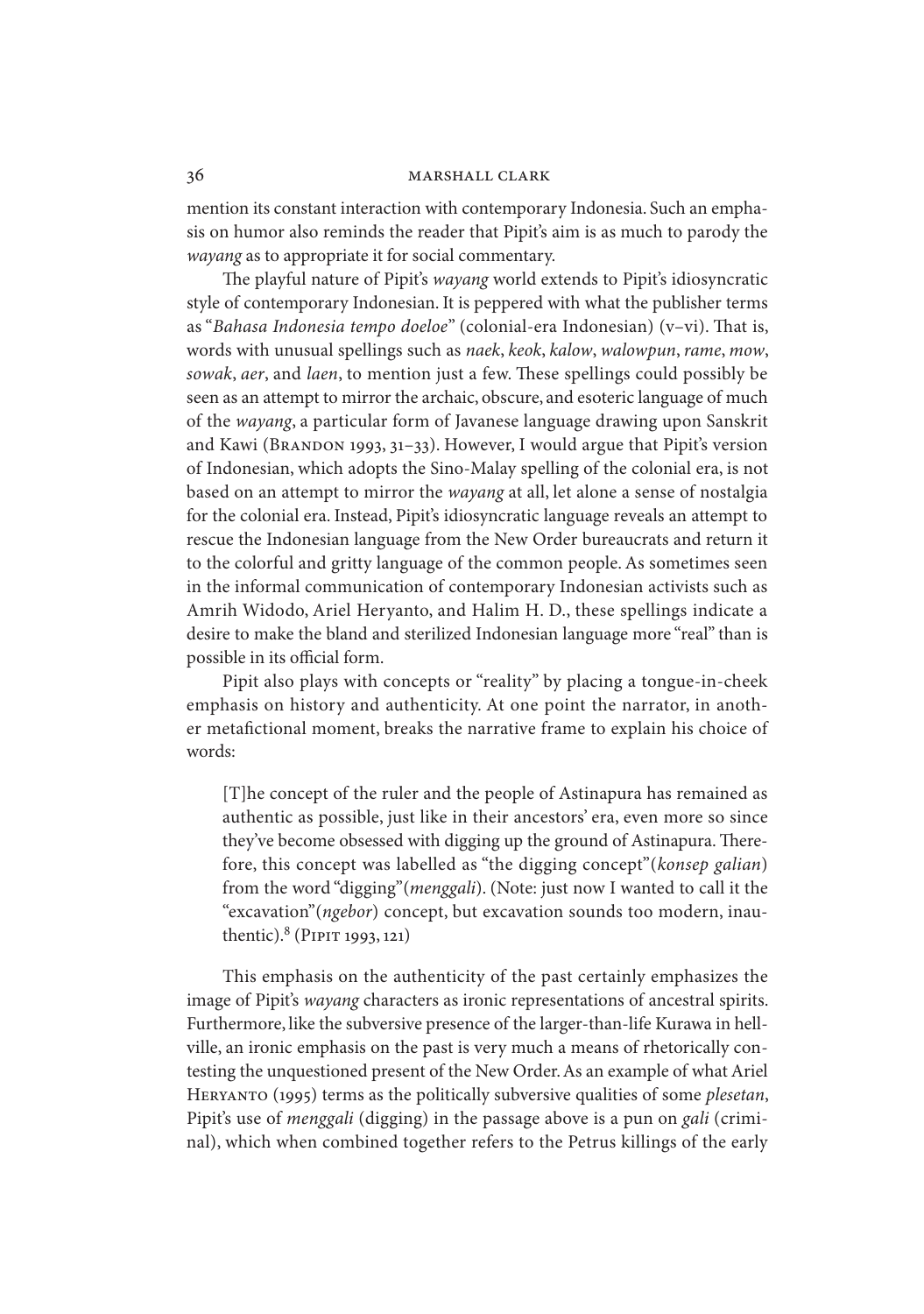1980s, where the Indonesian military, under the orders of Suharto himself, killed thousands of *gali*, which is actually an acronym for "gabungan anak-anak liar" (gangs of undisciplined youths) (KROEF 1985; PEMBERTON 1994; SIEGEL 1999). Ironically, it was these very same *gali* that the Indonesian government had previously used, that is, *menggali*, as an intimidatory presence during earlier election campaigns. Meanwhile, the argument that the *menggali* model for the relationship between state and society is more "authentic" is a sly reminder that from the very beginning of its tenure the New Order was established upon bloodshed and burial, that is, the anti-Communist massacres of the 1960s. James SIEGEL (1999) explores a similar point in arguing that the Indonesian government launched the Petrus killings as a means of setting itself apart from not only criminals, but also the *rakyat* ("the common people") and a closely related term, "Communists." However, in killing these criminals, the agents of the state made it a point to stab the victims repeatedly and then display their corpses. In so doing, argues Siegel, the state became as criminal as the criminals themselves, creating what Siegel refers to as the "nationalization" of death. Or, to use Pipit's *wayang* metaphor, by adopting *menggali* as a basis for the state's authority, the state becomes little more than a petty criminal, and the gods and the Pandawa become as deserving of eternal damnation as the Kurawa.

Pipit explores this concept further in a number of the latter narratives set in the afterlife, the *Seri Kurawa Protes* [The Kurawa protest series], where the gods find that life in paradise, or as torturers of the Kurawa in hell-ville, can be even more painful than life in hell-ville itself. The gods experience this anguish when the Kurawa decide to undermine the gods by taking pleasure in the heat, starvation, thirst, deprivation, and torture of hell-ville. For example, as a technique of psychological torture, the gods periodically offload trucks full of rotting corpses. However, the Kurawa, who are busy drinking some scavenged beer and molesting female movie stars, are quite undisturbed by this, and they cheerfully cook up some "corpse satay." Frustrated, the gods use every imaginable form of torture conceivable: they mix up deadly cocktails of petrol, beer, and sleeping pills; they fill swimming pools with sharks; they equip electric chairs with lightning bolts; they let loose hordes of poisonous snakes; and they release swarms of bees. In fact, the torture sessions are so shocking that Legal Aid officers faint upon reading the "Amnesty Intercontinental" reports, as the sessions are "*bukan saja di luar batas kemanusiaan, tapi malahan tembok pembatasnya pun sudah dibongkar*" (not only beyond the limits of humanity, but even the limit itself has been knocked right out of the ground) (PIPIT 1993, 62). Meanwhile, the Kurawa laugh and smile.

However, not content with merely laughing their way through their endless torture sessions, the Kurawa actively taunt their torturers, making life hell for them too. For example, it is not unusual to hear taunts such as "*Kok cuma sebegitu*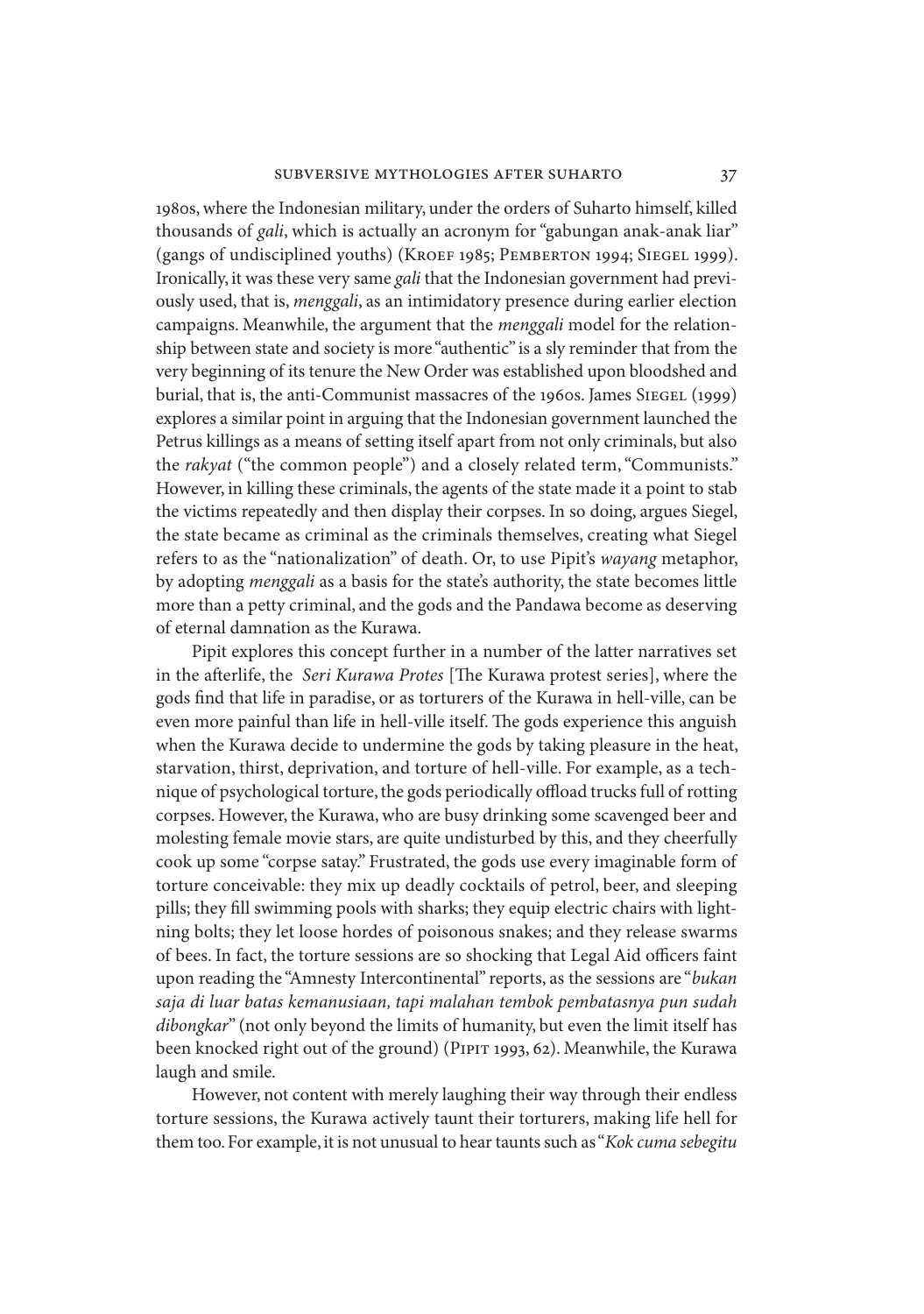*saja nyiksanya?*" (C'mon, is that all the pain you can give me?) and "*Minta tambah dong siksaannya!*" (Hey, c'mon, can't you increase my suffering a bit?) (63). Furthermore, when they are actually given some food apart from rotting corpses, they refuse to eat it, mocking their oppressors with lines like "*Enggak makan lebih enak kok, mulut bisa prei dan nggak usah gosok gigi*" (It's nicer not eating you know, you can give your mouth a break and you don't need to brush your teeth!) (Pipit 1993, 63). If the Kurawa happen to tire of taunts such as these, they amuse themselves with providing their oppressors with more work. For example, when a delegation of inspectors from the heavens is asked to increase the temperature of the lake of fire to one thousand degrees Celsius—"*supaye kite nikmat mandinye!*" (so that we can enjoy our swims!) (63)—the Kurawa, paradoxically, decide to make the most of their dire situation. Ever eager to increase the level of suffering, the inspectors spend days cutting down trees and looking for other combustibles, and they even recruit Batara Bayu to blow so that the wood burns quicker. It is only after several days of making the inspectors sweat and toil that the Kurawa, feeling sorry for them, yell out: "*Dewata bego! Enggak pernah belajar fisika ya? Mana ada aer bisa mendidih lebih dari seratus derajat? Belajar dulu dong sayang!*" (Dopey gods! Haven't you ever studied physics? Where are you going to find water that can boil to a temperature greater than a hundred degrees? Do a bit of a study first darlings!) (63). In a fit of anger, the gods order the Kurawa to perform a thousand sit-ups. Almost predictably at this stage, a Kurawa wag shouts back: "*Kenapa cuma seribu kali? Minta sepuluh tahun!*" (Why just a thousand? I want ten years!) (64).

Thus, the Kurawa literally thrive on their pain, suffering, and marginalization, and eventually "Batara Guru & Co." become so tired of the Kurawa's endless requests to turn up the heat and increase the level of torture that they abandon the heavens with no forwarding address. Free at last, the Kurawa souls escape hell-ville and enter into the bodies of unsuspecting earthly hosts, who appear uncannily like the Javanese of Indonesia. For example, uncaring that in their human incarnations they are poverty-stricken peasants, a favorite Kurawa aphorism is "*makan enggak makan asal ngumpul*" (whether we eat or not, the main thing is to get together) (PIPIT 1993, 67), which closely resemblances the well-known Javanese phrase "*mangan ora mangan, asal ngumpul*," which has the same meaning. However, unlike the feisty Communists we have become accustomed to in hell-ville, it appears that the "liberated" Kurawa, in their earthly (Javanese) incarnation, are very much opposed to rocking the boat: they do not want to have anything to do with class mobility, and they certainly do not want to antagonize either the rich or the powers-that-be. Why? Well, if the rich or the powers-that-be disappeared in the manner of the gods, "*lha di mana lagi mereka bisa memperoleh kenikmatan dalam penderitaan?*" (where on earth else would they be able to find pleasure in suffering?) (67). Nevertheless, as argued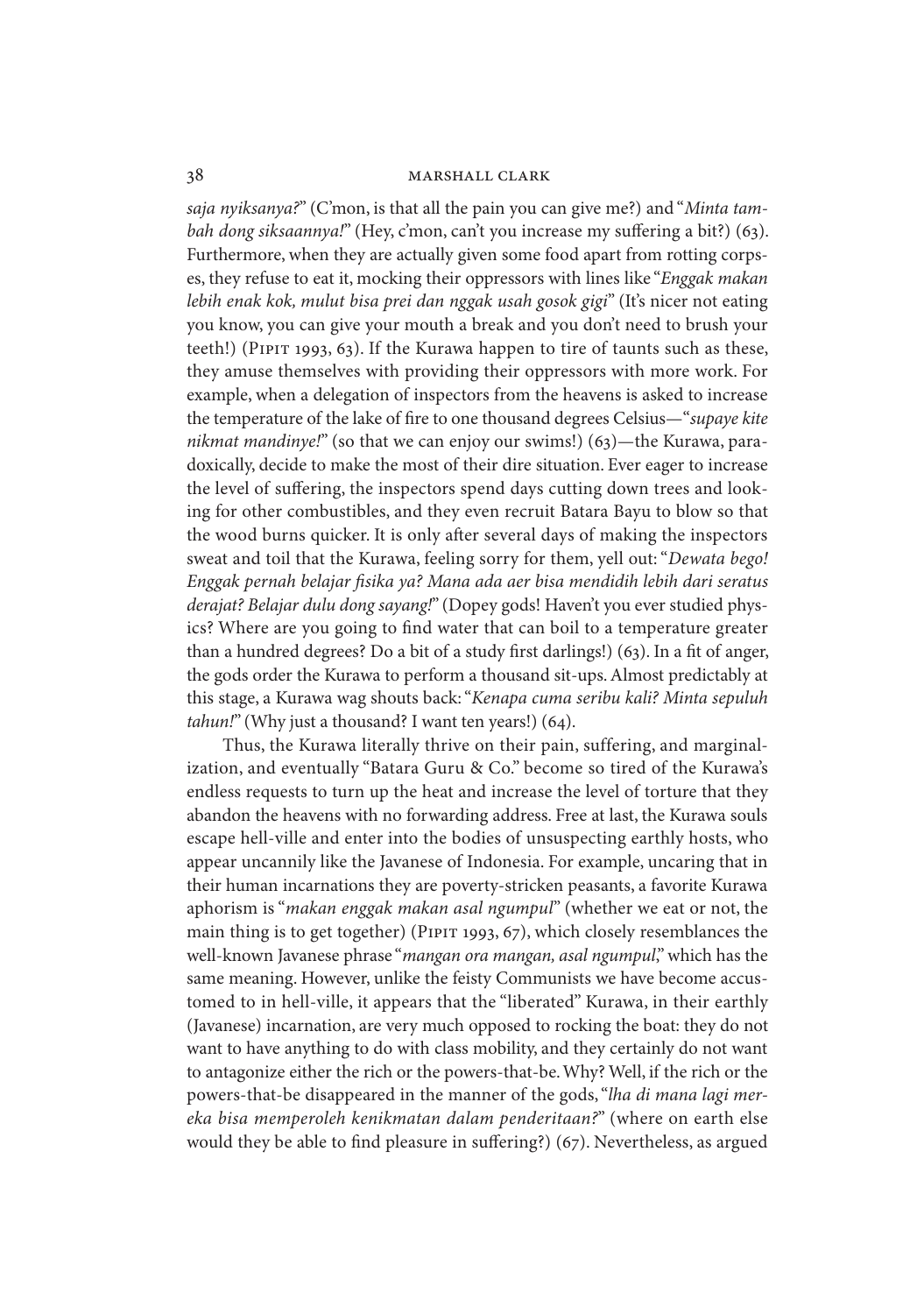by Siegel (1999), the New Order state in Indonesia was haunted over three decades by the fear of revenge, particularly given the absence of any culture of revenge among the children of those victimized during the 1965 massacres.

# Subversion, Myth, and the Post-Suharto Era

As I have argued in this article, in *Baratayuda di Negeri Antah Berantah* Pipit has radically embraced the figure of the shadow puppeteer or *dalang*, as shown by his adoption of a number of the narrative techniques, tales, and characters common to *wayang* shadow theatre. Furthermore, Pipit has also humorously reanimated the shamanistic elements of the *dalang*, by using images of deceased *wayang* characters to resurrect the ghosts of New Order Indonesia's past. Ultimately, by exploring the extremely provocative image of the deceased Kurawa enjoying life in "hell-ville," Pipit not only contests the New Order's "Othering" of the Communists but also explores what it means to be a human in New Order Indonesia. In short, by embracing the image of the *dalang* with his shamanistic tendencies, in *Baratayuda di Negeri Antah Berantah* Pipit has not only brought to life the spirits of Indonesia's past as a means of renegotiating conceptions of the present, but he has also drawn upon and interrogated the powers of the ruling authorities of the New Order, rhetorically tapping and taming their power.

The question we can ask now is, has this trend towards the subversive appropriation of mythology continued in the period after Suharto's resignation in 1998 and the subsequent demise of the New Order regime? The answer is an emphatic yes, to the chagrin of some. For instance, in October 1999 the Javanese writer, cultural critic and academic, KUNTOWIJOYO, wrote an emotive essay in the Jakarta-based daily newspaper, *Kompas*, entitled "The politicization, commercialization and autonomy of culture" (1999). In this essay Kuntowijoyo denounces the way in which cultural expression in Indonesia has been overly-politicized throughout the post-Independence era. Kuntowijoyo observes that during the Old Order of President Sukarno and the New Order of President Suharto, certain domains of Indonesian cultural expression were blatantly co-opted and politicized from above. For instance, one of the most obvious examples of politicizing culture has been the use of the *wayang* shadow theatre for imparting political messages. Under Sukarno's presidency all political parties had been known to use the Javanese *wayang kulit* shadow puppet theatre for propaganda purposes. As observed earlier, each party attempted to portray itself as the righteous, victorious one and hence identified themselves with the "righteous" Pandawas of the *Mahabharata* cycle of tales, using them as their mouthpiece. Later, during Suharto's New Order regime, leading *dalang* openly supported the government's political party, Golkar, and *wayang* performances were often used to convey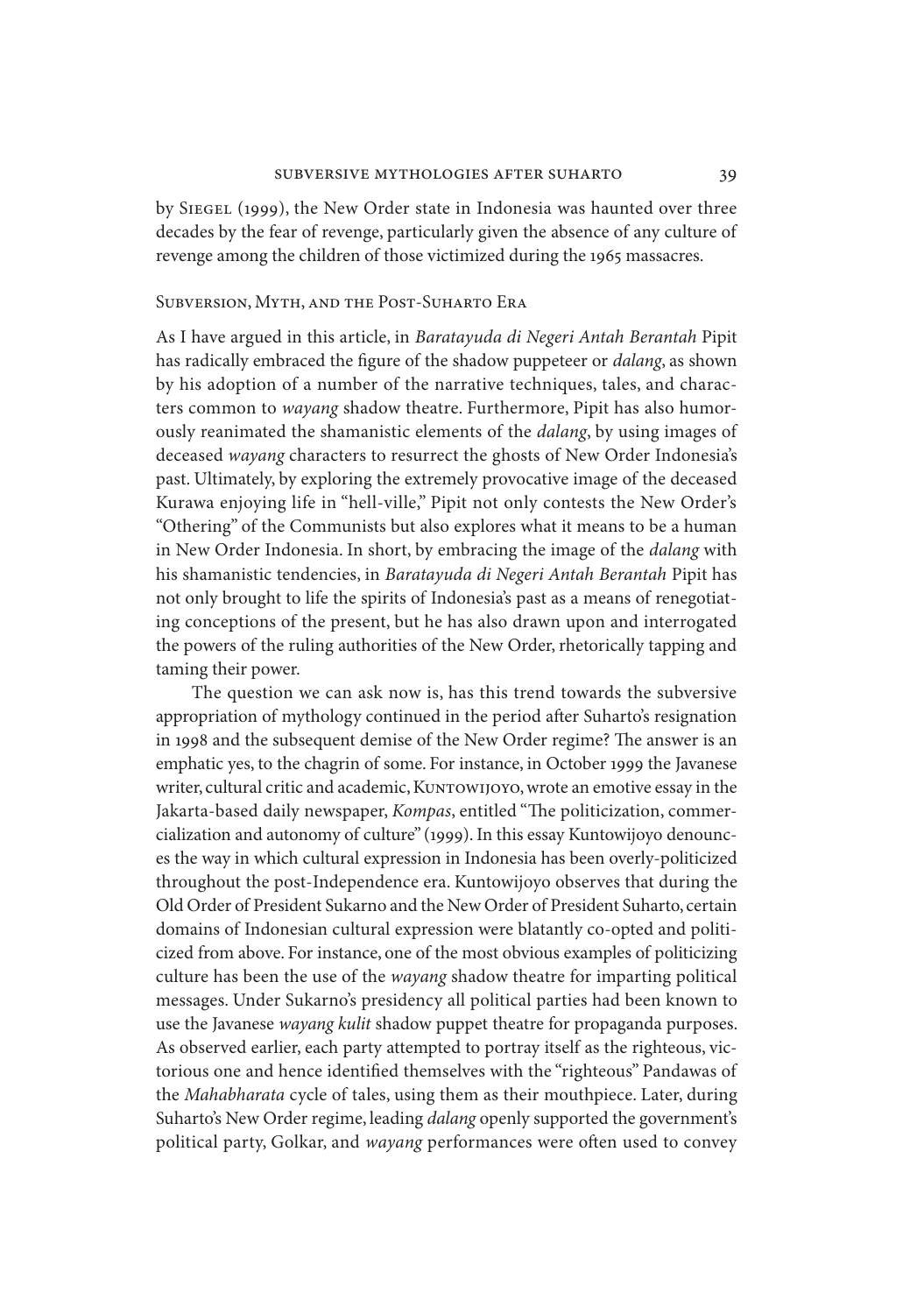# 40 marshall clark

government propaganda. From time to time Suharto gave speeches suggesting that the *wayang* was to be used to convey messages such as the importance of economic development and family planning (Sears 1996). Furthermore, Sears observes that in the late New Order period in particular:

The government has greater control over the shadow puppet tradition than ever before, through monitoring what stories are performed, channeling the tradition into the government sponsored fine arts academies, and having the academies take an increasing role in the development of the tradition outside the academies. *Wayang* competitions (*lomba*) are frequently sponsored by city and village government organisations, and judges for these events are inevitably drawn from the fine arts academies. The government also oversees the stories that are chosen for the monthly performances that are broadcast on the national radio station (Sears 1996, 258).

Clearly the co-optation of the *wayang* had much to do with the New Order's efforts to impose and retain its social and political authority. Repression, intimidation, and censorship were just some of the New Order's methods of establishing and retaining power. Furthermore, PEMBERTON (1994) has argued that the New Order's adoption of a cultural discourse routinely anchored in constructs like "tradition," "origins," and "ritual"—and its subsequent cooptation and promotion of "traditional" forms of cultural expression—was part of an elaborate privileging of stability and order as dominant characteristics of not only Javanese culture but also the "Indonesian culture" of the New Order. In this sense the *wayang* became one further site for the production of new forms of state domination.

Of course, the *wayang*, and the figure of the *dalang* in particular, has long acted as a means of conveying social and political comment. Furthermore, according to Lindsay, "the worlds of performance and politics have always been closely intertwined in Indonesia," and as discussed earlier, politicians such as Sukarno and Suharto have long drawn on traditional performance genres such as the wayang for their own oratorical style (LINDSAY 2005, 40). The close interaction between arts and politics is clearly seen in the established Indonesian practice of artistic involvement in election campaigns. According to LINDSAY (2005), this trend has escalated in the post-Suharto era. With the opening-up of the Indonesian media since the fall of Suharto, Indonesian elections have increasingly become media events. Due to the fact that artists and celebrities are incredibly marketable, and are not media-shy, many media personalities have been recruited to perform and campaign for one political party or another. At the same time, many politicians have presented themselves as "performer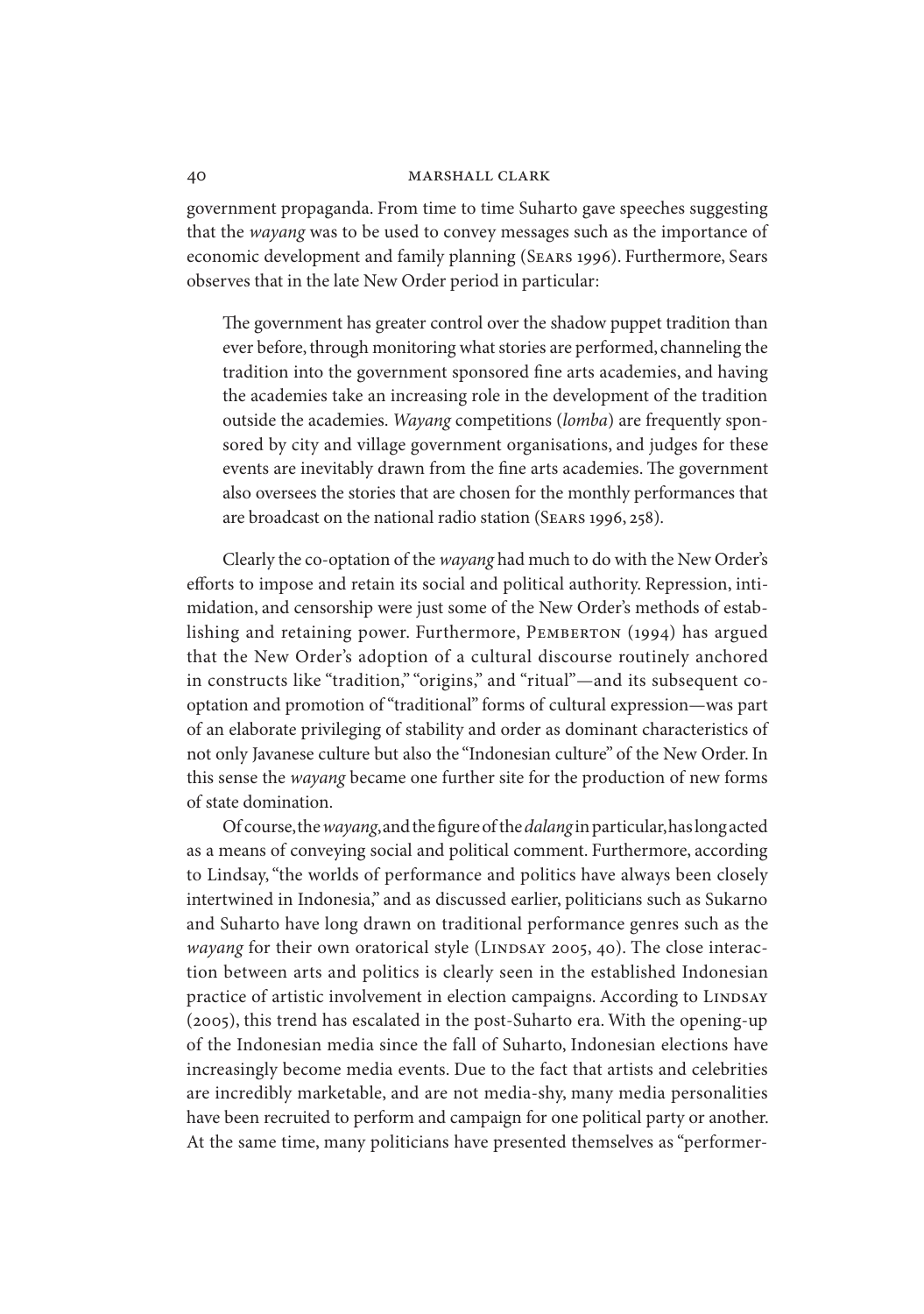celebrities" by singing, reading poetry, attending rock concerts, and so on, all with the aim of media exposure. According to Lindsay:

Since the fall of the Suharto regime in May 1998 and Golkar's loss of influence, the link between performing artists and political parties has become at once sharper and more fluid: "sharper" in the sense that, in the legislative elections of 1999 and the two rounds of the 2004 direct presidential election (July and September), celebrity-artists were more likely to make clear public declarations of party or candidate support; "more fluid" in the sense that lesser-known performers have been able to move more flexibly between political parties (LINDSAY 2005, 40).

Other scholarship, such as this article, has examined the oppositional counter-culture of prominent and lesser-known dissidents, emphasizing the engaged nature of Indonesian artistic expression. "Many of Indonesia's artists," according to the editors of *Culture and Society in New Order Indonesia*, "feel that their art is only of value if it expresses the feelings of society and communicates with it" (Hooker and Dick 1993, 2). Pipit's humorous *wayang* tales are an excellent casein-point.

Meanwhile, praiseworthy books such as *Culture and Society in New Order Indonesia* have contributed in an important way to our expanding understanding of Indonesian artists. Nevertheless, we are only skimming the surface of understanding the dynamics of the production, content, and reception of recent Indonesian artistic expression, not to mention its relationship to the rapidly changing political and cultural contexts preceding and following the fall of Suharto in 1998. Indeed the first, and most important, duty we must now perform is to reframe the socially engaged image of the Indonesian artist outlined above—and epitomized by Pipit Rochijat—in the context of the twilight years of the New Order regime and the years immediately following it, where the speed and scale of social and political change has been breath-taking and rapid. The starting point for this reframing process could well be, for instance, an examination of the incredible efflorescence of artistic solidarity in response to the tsunami disaster in Aceh and North Sumatra in December 2004. Such scholarship, I believe, would then help us to further reflect on the ongoing nexus between Indonesian cultural expression and traumatic episodes in Indonesian history, such as the tsunami or the 1965–1966 anti-Communist massacres, so imaginatively evoked by Pipit.

# **NOTES**

1. "*Isi* [*Baratayuda di Negeri Antah Berantah*] *secara umum boleh dikatakan 'plesetan' dari berbagai bagian cerita Baratayuda. Tendensi yang dibangunkannya bukan seka-*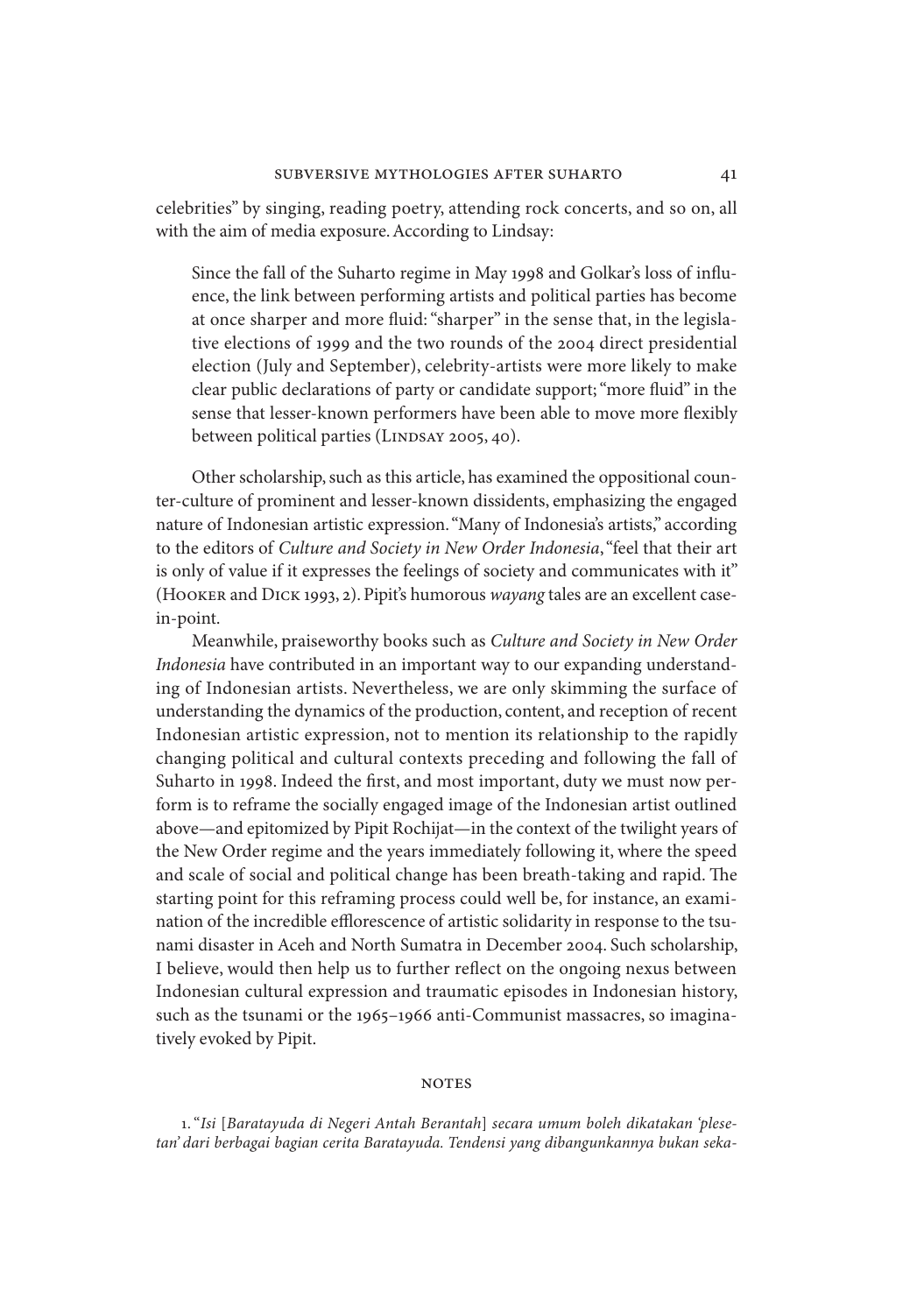*dar mengajak kita tertawa, tapi condong merefleksikan kondisi sosial-politik di Indonesia semenjak tahun 1960-an sampai sekarang*" ("Wayang Pun Bisa Menyindir Kita," *Gaung* 2: 33 [1994]).

2. They were probably very well aware but could do little about it without risking their livelihoods and their families also.

3. During the late New Order period—that is, from the mid 1960s to the late 1990s— Wiji Thukul was widely regarded as one of Indonesia's leading poets, and he was also an outspoken critic of the authoritarianism of the New Order regime. The fact that in 1998 Wiji mysteriously disappeared reflects the serious, and dangerous, nature of expressing anti-government sentiment in the New Order period. See Richard Curris (2000).

4. My thanks to Benedict Anderson for pointing this out to me.

5. These terms refer to the official and Communist terminology of the Guided Democracy period (1959–1965). "*Retool*" meant dismissing or transferring a politically unsatisfactory official; "*Kabir*" is an acronym to denote "capitalist bureaucrat," referring to army officers who had become the managers of confiscated and nationalized Dutch and British properties, and who had as a result amassed great wealth; Masyumi was a large political party of Islamic reform, founded in 1945 and banned by Sukarno in 1960 on the grounds that many of its leaders had been involved in the regional rebellions of 1958–1959; *Tujuh Setan Desa* [Seven Village Devils] was a pki phrase denoting the seven different types of village-level exploiters.

6. For more on the subversive role of *plesetan*, see Ariel Heryanto (1995).

7. [*P*]*osisi Baladewa cukup repot. Istrinya masih kakak kandung istri Duryudana, gembong Kurawa. Lalu, menurut cerita R. A. Kosasih, Baladewa itu tak berpihak. Sedangkan dalam cerita wayang Jawa, Baladewa itu memihak Kurawa. Nah, supaya cocok dengan jalan cerita di sini, maka yang diambil adalah posisi Baladewa dalam cerita wayang Jawa saja*.

8. [*K*]*onsep hubungan penguasa dan warga Astinapura dibiarkan asli seperti pada zaman nenek moyang mereka, apalagi sehabis mereka gila-gilaan menggali bumi Astinapura. Makanya, itu dikenal sebagai "konsep galian", dari "menggali." (Catatan: tadinya mau dibilang konsep "ngebor," tapi ngebor berbau modern, tidak asli)*.

#### references cited

Anderson, B.

1985 Afterword. *Indonesia*, 40: 53–56.

1998 *The Spectre of Comparisons: Nationalism, Southeast Asia, and the World*. London and New York: Verso.

Becker, A. L.

1979 Text-building, epistemology, and aesthetics in Javanese shadow theatre. In *The Imagination of Reality*, ed. Becker, A. L., and A. A. Yengoyan, 236–37. Norwood and New Jersey: Ablex.

Brandon, J. R.

1993 *On Thrones of Gold*. Honolulu: University of Hawai'i Press.

CURTIS, R.

2000 Where is Wiji Thukul? *Inside Indonesia*, 63: 12.

## Heryanto, A.

1995 Bahasa dan Kuasa: Tatapan Postmodernism. In *Bahasa dan Kekuasaan*, ed. Latif, Y., and E. Subandi, 94–103. Bandung: Mizan.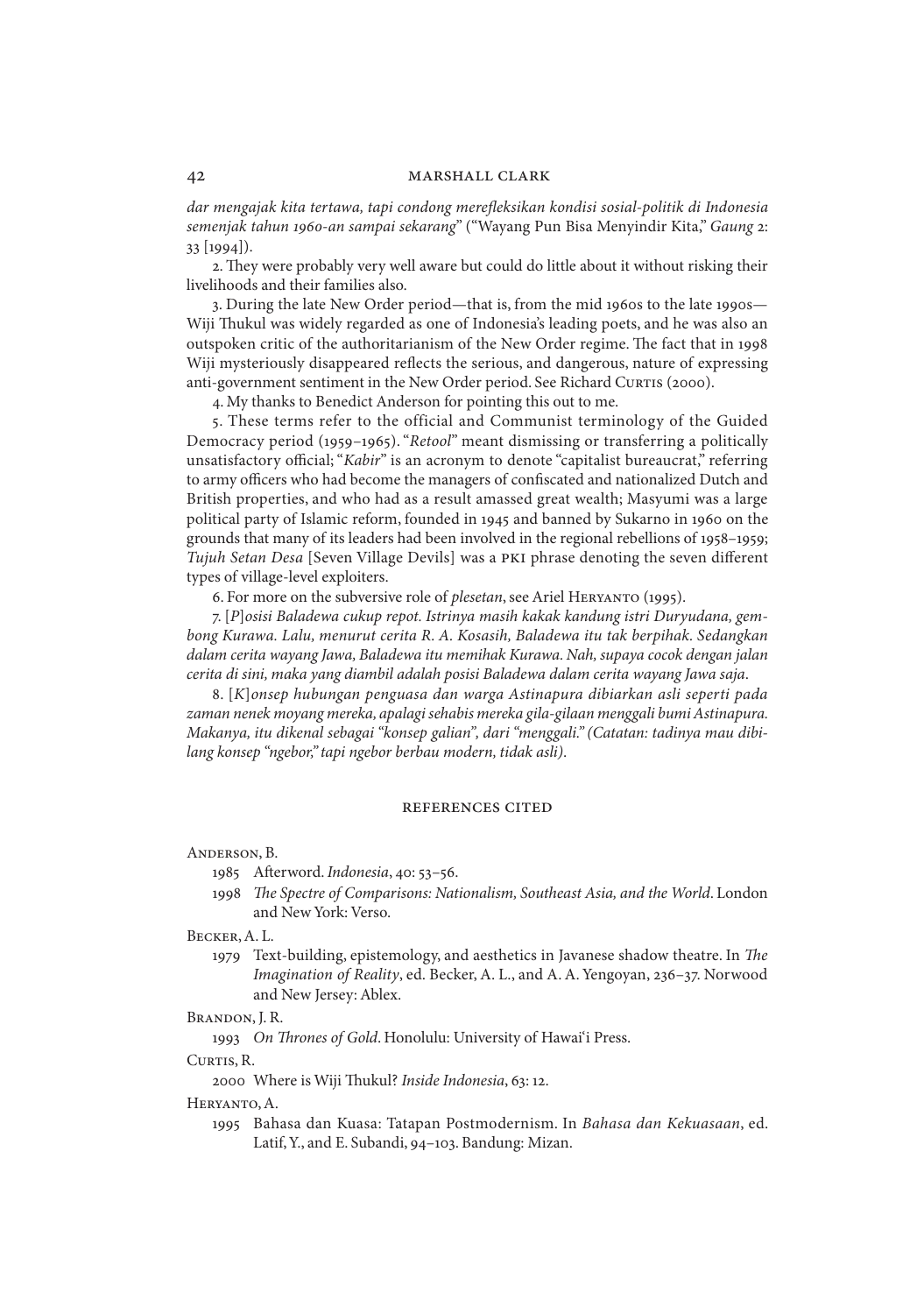Hooker, V. M., and H. Dick

1993 Introduction. In *Culture and Society in New Order Indonesia*, ed. Hooker, V. M., and H. Dick, 1–24. Kuala Lumpur: Oxford University Press.

#### Hughes, J.

1968 *The End of Sukarno*. Sydney: Angus & Robertson.

#### Keeler, W.

1989 On Javanese interpretation: A scene from a *wayang*. In *Writing on the Tongue*, Michigan Papers on South and Southeast Asia, No. 33, ed. Becker, A. L., 139– 81. Ann Arbor: University of Michigan Center for South and Southeast Asian Studies.

1992 J*avanese Shadow Puppets*. Singapore: Oxford University Press.

#### Kroef, J. M., v. d.

1985 "Petrus:" Patterns of prophylactic murder in Indonesia. *Asian Survey*, 25: 745– 59.

#### Kuntowijoyo

1999 Politisasi, Komersialisasi, dan Otonomi Budaya. *Kompas*, October 28.

#### Lindsay, J.

2005 Performing in the 2004 elections. In *The Year of Voting Frequently: Politics and Artists in Indonesia's 2004 Elections*, ed. Kartomi, M., 35–51. Melbourne: Monash Asia Institute.

#### Maier, H. M. J.

1999 Flying a kite: The crimes of Pramoedya Ananta Toer. In *Figures of Criminality in Indonesia, the Philippines, and Colonial Vietnam*, ed. Rafael, V. L., 231–58. Ithaca: seap.

#### McVey, R.

1986 The *wayang* controversy in Indonesian communism. In *Meaning and Power in Southeast Asia*, ed. Hobart, M., and R. Taylor, 21–37. Ithaca: cseap.

### Ness, E. C. V. and Prawirohardjo, S.

1985 *Javanese Wayang Kulit*. Singapore: Oxford University Press.

#### Pemberton, J.

1994 *On the Subject of "Java."* Ithaca, London: Cornell University Press.

# Penders, C. L. M.

1974 *The Life and Times of Sukarno*. Kuala Lumpur: Oxford University Press.

# Pipit, R. K.

1993 *Baratayuda di Negeri Antah Berantah*. Jakarta: Humor.

#### Resink, G. J.

1975 From the Old *Mahabaharata*- to the New *Ramayana*-Order. *Bijdragen tot de Taal-, Land-en Volkenkunde*, 131, 2/3: 214–35.

#### Rochijat, P.

1985 Am I pki on non-pki? *Indonesia*, 40: 37–56.

#### Sears, L. J.

1996 *Shadows of Empire: Colonial Discourse and Javanese Tales*. Durham and London: Duke University Press.

#### Siegel, J.

1999 A new criminal type in Jakarta: The nationalization of "death." In *Figures of*